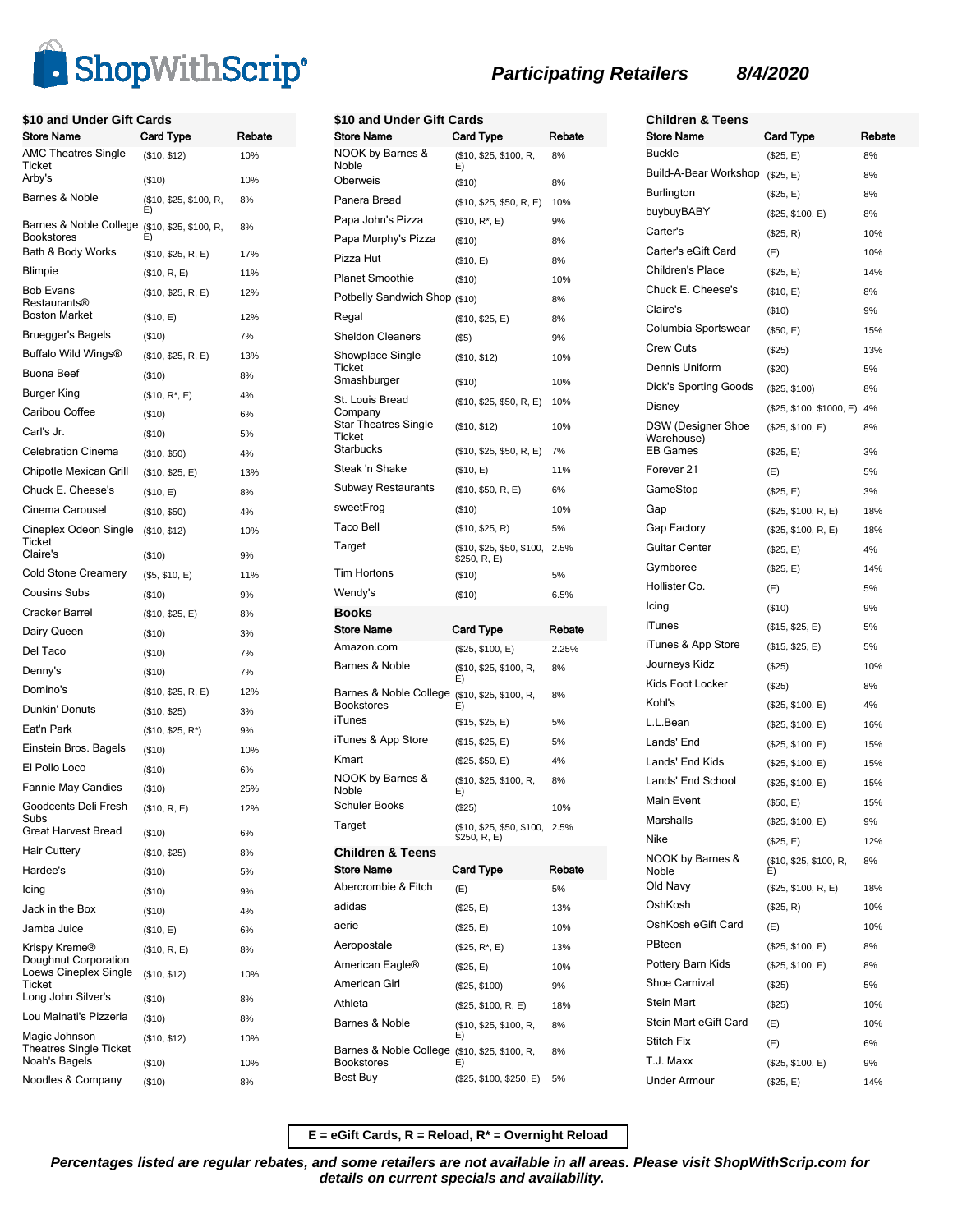

| Children & Teens<br>Store Name    |                               | Rebate    |
|-----------------------------------|-------------------------------|-----------|
| Vera Bradley                      | Card Type                     | 7%        |
| Zappos.com                        | (\$50, E)                     |           |
| <b>Clothing &amp; Accessories</b> | (\$25, \$100, E)              | 13%       |
| <b>Store Name</b>                 | <b>Card Type</b>              | Rebate    |
| Abercrombie & Fitch               | (E)                           | 5%        |
| adidas                            | (\$25, E)                     | 13%       |
| aerie                             | (\$25, E)                     | 10%       |
| Aeropostale                       | $($25, R^*, E)$               | 13%       |
| Amazon.com                        | (\$25, \$100, E)              | 2.25%     |
| American Eagle®                   | (\$25, E)                     | 10%       |
| Athleta                           | (\$25, \$100, R, E)           | 18%       |
| Banana Republic                   | (\$25, \$100, R, E)           | 18%       |
| Bass Pro Shops                    | (\$25, \$100, E)              | 10%       |
| Belk                              | (\$25, \$100, E)              | 10%       |
| Bloomingdale's                    | (\$25, \$100)                 | 12%       |
| Boscov's                          | (\$25, E)                     | 8%        |
| <b>Brooks Brothers</b>            | (\$25)                        | 16%       |
| <b>Buckle</b>                     | (\$25, E)                     | 8%        |
| Burlington                        | (\$25, E)                     | 8%        |
| Burlington Shoes                  | (\$25)                        | 8%        |
| <b>Burlington Shoes</b>           | (\$25)                        | 8%        |
| Encore<br>buybuyBABY              |                               |           |
| Cabela's                          | (\$25, \$100, E)              | 8%<br>10% |
| Carter's                          | (\$25, \$100, E)<br>(\$25, R) | 10%       |
| Carter's eGift Card               | (E)                           | 10%       |
| Casual Male XL                    | (E)                           | 6%        |
| Catherines                        | (E)                           | 8%        |
| Champs Sports                     | (\$25)                        | 8%        |
| Chico's                           | (E)                           | 6.5%      |
| Children's Place                  | (\$25, E)                     | 14%       |
| Claire's                          | ( \$10)                       | 9%        |
| Columbia Sportswear               | (\$50, E)                     | 15%       |
| <b>Crew Cuts</b>                  | (\$25)                        | 13%       |
| Dennis Uniform                    | (\$20)                        | 5%        |
| Dick's Sporting Goods             | (\$25, \$100)                 | 8%        |
| Dillard's                         | (\$25, \$100)                 | 9%        |
| Disney                            | (\$25, \$100, \$1000, E)      | 4%        |
| DSW (Designer Shoe                | (\$25, \$100, E)              | 8%        |
| Warehouse)<br>Eastbay             | (E)                           | 8%        |
| Express                           | (\$25, E)                     | 10%       |
| Famous Footwear                   | $($ \$25)                     | 8%        |
| Famous Footwear eGift             | (E)                           | 8%        |
| Card                              |                               |           |
| Fanatics                          | (E)                           | 7%        |
| Field & Stream                    | (\$25, \$100)                 | 8%        |
| Finish Line                       | $(\$25)$                      | 10%       |
| Fleet Farm<br>Foot Locker         | (\$25, \$100)                 | 3.5%      |
| <b>Footaction USA</b>             | (\$25)                        | 8%        |
|                                   | (\$25)                        | 8%        |

| <b>Clothing &amp; Accessories</b><br><b>Store Name</b> | Card Type                                  | Rebate |
|--------------------------------------------------------|--------------------------------------------|--------|
| Forever 21                                             | (E)                                        | 5%     |
| Gap                                                    | (\$25, \$100, R, E)                        | 18%    |
| Gap Factory                                            | (\$25, \$100, R, E)                        | 18%    |
| Golf Galaxy                                            | (\$25, \$100)                              | 8%     |
| Gymboree                                               | (\$25, E)                                  | 14%    |
| H&M                                                    | (\$25, E)                                  | 7%     |
| Hollister Co.                                          | (E)                                        | 5%     |
| Icing                                                  | (\$10)                                     | 9%     |
| J. Crew                                                | (\$25)                                     | 13%    |
| <b>JCPenney</b>                                        | (\$25, \$100, R, E)                        | 6%     |
| Jos. A. Bank                                           | (\$25)                                     | 10%    |
| Journeys                                               | (\$25)                                     | 10%    |
| Journeys Kidz                                          | (\$25)                                     | 10%    |
| Kids Foot Locker                                       | (\$25)                                     | 8%     |
| Kmart                                                  | (\$25, \$50, E)                            | 4%     |
| Kohl's                                                 | (\$25, \$100, E)                           | 4%     |
| L.L.Bean                                               | (\$25, \$100, E)                           | 16%    |
| Lady Foot Locker                                       | (\$25)                                     | 8%     |
| Lands' End                                             | (\$25, \$100, E)                           | 15%    |
| Lands' End Kids                                        | (\$25, \$100, E)                           | 15%    |
| Lands' End School                                      | (\$25, \$100, E)                           | 15%    |
| Lane Bryant                                            | (\$25, E)                                  | 8%     |
| Lord & Taylor                                          | (\$25)                                     | 8%     |
| Macy's                                                 | (\$25, \$100, E)                           | 10%    |
| Marshalls                                              | (\$25, \$100, E)                           | 9%     |
| Maurices                                               | (\$20)                                     | 7%     |
| Meijer                                                 | (\$25, \$50, \$100, R*)                    | 3%     |
| Men's Wearhouse                                        | (\$25)                                     | 8%     |
| Neiman Marcus                                          | (\$50)                                     | 12%    |
| Nike                                                   | (\$25, E)                                  | 12%    |
| Nordstrom                                              | (\$25, \$100, E)                           | 4%     |
| Nordstrom Rack                                         | (\$25, \$100, E)                           | 4%     |
| Old Navy                                               | (\$25, \$100, R, E)                        | 18%    |
| OshKosh                                                | (\$25, R)                                  | 10%    |
| OshKosh eGift Card                                     | (E)                                        | 10%    |
| Overstock.com                                          | (\$25, E)                                  | 8%     |
| Primary Kids Clothing                                  | (E)                                        | 10%    |
| QVC                                                    | (E)                                        | 5%     |
| Ross Dress for Less                                    | (\$25)                                     | 8%     |
| Saks Fifth Avenue                                      | (\$50)                                     | 12%    |
| Saks Fifth Avenue OFF                                  | (\$50)                                     | 12%    |
| 5th<br>Sam's Club                                      | (\$25, \$50, \$100,<br>\$250, \$500, R, E) | 2.5%   |
| School Uniforms by<br>Tommy Hilfiger                   | (E)                                        | 5%     |
| Sears                                                  | (\$25, \$100, \$250, E)                    | 4%     |
| shi by Journeys                                        | $(\$25)$                                   | 10%    |
| Shoe Carnival                                          | $(\$25)$                                   | 5%     |
| Shoe Dept.                                             | (\$25)                                     | 8%     |
| Shoe Dept. Encore                                      | (\$25)                                     | 8%     |

| <b>Clothing &amp; Accessories</b>              |                                            |        |
|------------------------------------------------|--------------------------------------------|--------|
| <b>Store Name</b>                              | Card Type                                  | Rebate |
| Shoe Show                                      | (\$25)                                     | 8%     |
| Shoe Show Mega                                 | (\$25)                                     | 8%     |
| Shoebilee                                      | (\$25)                                     | 8%     |
| Shoebilee!                                     | (\$25)                                     | 8%     |
| <b>Stein Mart</b>                              | (\$25)                                     | 10%    |
| Stein Mart eGift Card                          | (E)                                        | 10%    |
| <b>Stitch Fix</b>                              | (E)                                        | 6%     |
| Sunglass Hut                                   | (E)                                        | 9%     |
| T.J. Maxx                                      | (\$25, \$100, E)                           | 9%     |
| T.J.                                           | (\$25, \$100, E)                           | 9%     |
| Maxx/Marshalls/HomeG<br>oods/Sierra<br>Talbots |                                            |        |
| <b>Tanger Outlets</b>                          | (\$25)                                     | 13%    |
| Target                                         | (\$25)                                     | 8%     |
|                                                | (\$10, \$25, \$50, \$100,<br>\$250, R, E)  | 2.5%   |
| The North Face                                 | (E)                                        | 8%     |
| Under Armour                                   | (\$25, E)                                  | 14%    |
| Vera Bradley                                   | (\$50, E)                                  | 7%     |
| Walmart                                        | (\$25, \$50, \$100,<br>\$250, \$500, R, E) | 2.5%   |
| White House Black<br>Market                    | (E)                                        | 6.5%   |
| Zappos.com                                     | (\$25, \$100, E)                           | 13%    |
| <b>Department Store</b><br><b>Store Name</b>   | Card Type                                  | Rebate |
| Bed Bath & Beyond                              | (\$25, \$100, E)                           | 8%     |
|                                                |                                            |        |
| Belk                                           |                                            |        |
|                                                | (\$25, \$100, E)                           | 10%    |
| Bloomingdale's                                 | (\$25, \$100)                              | 12%    |
| Boscov's                                       | (\$25, E)                                  | 8%     |
| Burlington                                     | (\$25, E)                                  | 8%     |
| Cost Plus World Market                         | (\$25, \$100, E)                           | 8%     |
| Dillard's<br>HomeGoods                         | (\$25, \$100)                              | 9%     |
|                                                | (\$25, \$100, E)                           | 9%     |
| JCPenney<br>Kohl's                             | (\$25, \$100, R, E)                        | 6%     |
|                                                | (\$25, \$100, E)                           | 4%     |
| Lord & Taylor                                  | (\$25)                                     | 8%     |
| Macy's                                         | (\$25, \$100, E)                           | 10%    |
| Marshalls<br>Neiman Marcus                     | (\$25, \$100, E)                           | 9%     |
| Nordstrom                                      | (\$50)                                     | 12%    |
| <b>Nordstrom Rack</b>                          | (\$25, \$100, E)                           | 4%     |
| <b>Saks Fifth Avenue</b>                       | (\$25, \$100, E)                           | 4%     |
|                                                | (\$50)                                     | 12%    |
| Saks Fifth Avenue OFF<br>5th                   | (\$50)                                     | 12%    |
| Sam's Club                                     | (\$25, \$50, \$100,<br>\$250, \$500, R, E) | 2.5%   |
| Sears                                          | (\$25, \$100, \$250, E)                    | 4%     |
| Sierra                                         | (\$25, \$100, E)                           | 9%     |
| Stein Mart                                     | (\$25)                                     | 10%    |
| Stein Mart eGift Card                          | (E)                                        | 10%    |
| T.J. Maxx                                      | (\$25, \$100, E)                           | 9%     |

**E = eGift Cards, R = Reload, R\* = Overnight Reload**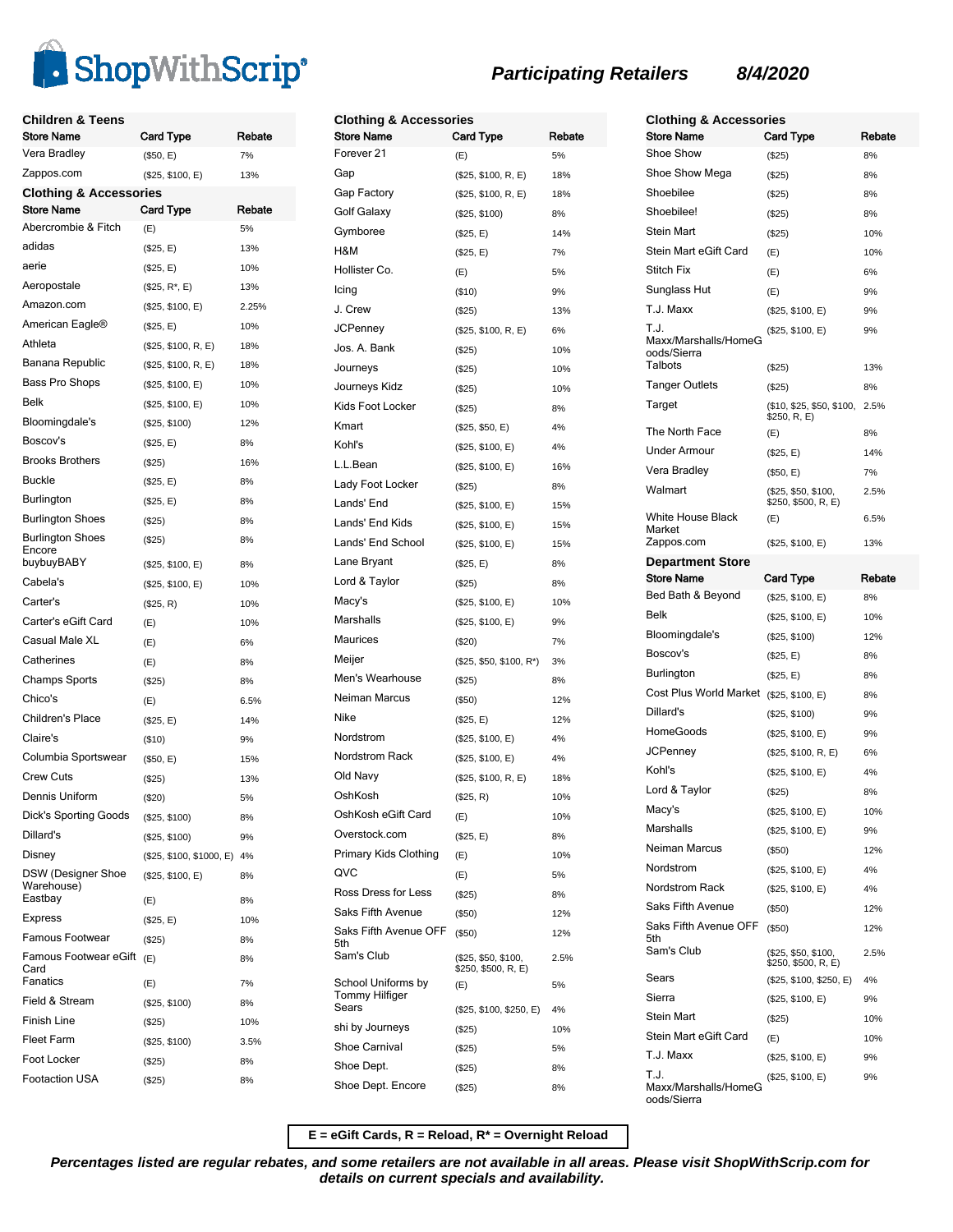

| <b>Department Store</b><br>Store Name                        | Card Type                                  | Rebate     |
|--------------------------------------------------------------|--------------------------------------------|------------|
| Target                                                       | (\$10, \$25, \$50, \$100,<br>\$250, R, E)  | 2.5%       |
| Walmart                                                      | (\$25, \$50, \$100,<br>\$250, \$500, R, E) | 2.5%       |
| Discount Store & Outlets                                     |                                            |            |
| Store Name                                                   | Card Type                                  | Rebate     |
| Burlington                                                   | (\$25, E)                                  | 8%         |
| Gap Factory                                                  | (\$25, \$100, R, E)                        | 18%        |
| Groupon.com                                                  | (\$25, E)                                  | 7%         |
| HomeGoods                                                    | (\$25, \$100, E)                           | 9%         |
| Kmart                                                        | (\$25, \$50, E)                            | 4%         |
| Marshalls                                                    | (\$25, \$100, E)                           | 9%         |
| Meijer                                                       | (\$25, \$50, \$100, R*)                    | 3%         |
| Nordstrom Rack                                               | (\$25, \$100, E)                           | 4%         |
| Ross Dress for Less                                          | $($ \$25)                                  | 8%         |
| Saks Fifth Avenue OFF<br>5th                                 | $($ \$50)                                  | 12%        |
| Sam's Club                                                   | (\$25, \$50, \$100,<br>\$250, \$500, R, E) | 2.5%       |
| Sierra                                                       | (\$25, \$100, E)                           | 9%         |
| T.J. Maxx                                                    | (\$25, \$100, E)                           | 9%         |
| T.J.<br>Maxx/Marshalls/HomeG<br>oods/Sierra                  | (\$25, \$100, E)                           | 9%         |
| <b>Tanger Outlets</b>                                        | $(\$25)$                                   | 8%         |
| Target                                                       | (\$10, \$25, \$50, \$100,<br>\$250, R, E)  | 2.5%       |
| Walmart                                                      | (\$25, \$50, \$100,<br>\$250, \$500, R, E) | 2.5%       |
|                                                              |                                            |            |
| Entertainment                                                |                                            |            |
| Store Name                                                   | Card Type                                  | Rebate     |
| Alamo Drafthouse<br>Cinema                                   | (E)                                        | 8%         |
| AMC Theatres                                                 | (\$25, \$50, E)                            | 8%         |
| <b>AMC Theatres Single</b><br>Ticket                         | (\$10, \$12)                               | 10%        |
| Atom Tickets                                                 | (E)                                        | 10%        |
| B.O.B.                                                       | $(\$25)$                                   | 5%         |
| Build-A-Bear Workshop                                        | (\$25, E)                                  | 8%         |
| <b>CBS All Access</b>                                        | (E)                                        | 8%         |
| Celebration Cinema                                           | (\$10, \$50)                               | 4%         |
| <b>Century Theatres</b>                                      | (\$25)                                     | 4%         |
| Century Theatres Single (\$11, E)<br>Admit                   |                                            | 8.5%       |
| Chuck E. Cheese's                                            | (\$10, E)                                  | 8%         |
| CineArts                                                     | (\$25)                                     | 4%         |
| CineArts Single Admit                                        | (\$11, E)                                  | 8.5%       |
| Cinema Carousel                                              | (\$10, \$50)                               | 4%         |
| <b>Cinemark Theatres</b>                                     | $($ \$25)                                  | 4%         |
| Cinemark Theatres<br>Single Admit                            | (\$11, E)                                  | 8.5%       |
| Cinemark Tinseltown                                          | $(\$25)$                                   | 4%         |
| Cinemark Tinseltown<br>Single Admit<br>Cineplex Odeon Single | (\$11, E)                                  | 8.5%       |
| Ticket<br>Dave & Buster's                                    | (\$10, \$12)<br>(\$25, E)                  | 10%<br>13% |
| Disney                                                       | (\$25, \$100, \$1000, E) 4%                |            |

| Entertainment                                  |                     |        |
|------------------------------------------------|---------------------|--------|
| <b>Store Name</b>                              | Card Type           | Rebate |
| Fandango                                       | (\$25, E)           | 4%     |
| FandangoNOW                                    | (E)                 | 4%     |
| GameStop                                       | (\$25, E)           | 3%     |
| Geek Squad & Best Buy (\$25, \$100, \$250, E)  |                     | 5%     |
| Go Play Golf                                   | (E)                 | 9%     |
| Groupon.com                                    | (\$25, E)           | 7%     |
| Guitar Center                                  | (\$25, E)           | 4%     |
| Harlow's                                       | (\$25, \$100, R, E) | 12%    |
| Hulu                                           | (E)                 | 6%     |
| iTunes & App Store                             | (\$15, \$25, E)     | 5%     |
| Loews Cineplex                                 | (\$25, \$50, E)     | 8%     |
| Loews Cineplex Single<br>Ticket                | (\$10, \$12)        | 10%    |
| Magic Johnson<br>Theatres                      | (\$25, \$50, E)     | 8%     |
| Magic Johnson<br><b>Theatres Single Ticket</b> | (\$10, \$12)        | 10%    |
| Main Event                                     | (\$50, E)           | 15%    |
| <b>Marcus Theatres</b>                         | (\$25, \$100, R, E) | 8%     |
| Movie Tavern by<br>Marcus                      | (\$25, \$100, R, E) | 8%     |
| Nintendo eShop                                 | (E)                 | 8%     |
| Rave Cinemas                                   | (\$25)              | 4%     |
| Regal                                          | (\$10, \$25, E)     | 8%     |
| Regal Premiere e-Ticket (\$10.50, E)           |                     | 10%    |
| Showplace                                      | (\$25, \$50, E)     | 8%     |
| Showplace Single<br>Ticket                     | (\$10, \$12)        | 10%    |
| Sirius XM Radio                                | (E)                 | 4%     |
| Sling TV                                       | (E)                 | 7%     |
| Sony PlayStation Plus                          | (E)                 | 4%     |
| Sony PlayStation Store                         | (E)                 | 4%     |
| <b>Star Theatres</b>                           | (\$25, \$50, E)     | 8%     |
| <b>Star Theatres Single</b><br>Ticket          | (\$10, \$12)        | 10%    |
| Starz                                          | (E)                 | 8%     |
| Stub Hub                                       | (E)                 | 4%     |
| Studio Movie Grill                             | (E)                 | 8%     |
| Topgolf                                        | (E)                 | 10%    |
| Xbox                                           | (E)                 | 6%     |
| Fast Food<br><b>Store Name</b>                 | <b>Card Type</b>    | Rebate |
| Arby's                                         | (\$10)              | 10%    |
| Baskin-Robbins                                 | (E)                 | 2%     |
| Blimpie                                        | (\$10, R, E)        | 11%    |
| <b>Bruegger's Bagels</b>                       | (\$10)              | 7%     |
| Buona Beef                                     | (\$10)              | 8%     |
| Burger King                                    | $($10, R^*, E)$     | 4%     |
| California Pizza Kitchen                       | (\$25)              | 8%     |
| Caribou Coffee                                 | (\$10)              | 6%     |
| Caribou Coffee eGift                           | (E)                 | 6%     |
| Card<br>Carl's Jr.                             | (\$10)              | 5%     |
| Chipotle Mexican Grill                         | (\$10, \$25, E)     | 13%    |
|                                                |                     |        |

| Fast Food<br><b>Store Name</b>                                                | Card Type                 | Rebate    |
|-------------------------------------------------------------------------------|---------------------------|-----------|
| Coffee Bean & Tea Leaf (\$25, R, E)                                           |                           | 9%        |
| <b>Cold Stone Creamery</b>                                                    | (\$5, \$10, E)            | 11%       |
| Cousins Subs                                                                  | (\$10)                    | 9%        |
| Dairy Queen                                                                   | (\$10)                    | 3%        |
| Del Taco                                                                      | $($ \$10)                 | 7%        |
| Domino's                                                                      | (\$10, \$25, R, E)        | 12%       |
| Dunkin' Donuts                                                                | (\$10, \$25)              | 3%        |
| Dunkin' Donuts eGift<br>Card                                                  | (E)                       | 2.5%      |
| Eat'n Park                                                                    | $($10, $25, R^*)$         | 9%        |
| Einstein Bros. Bagels                                                         | (\$10)                    | 10%       |
| El Pollo Loco                                                                 | (\$10)                    | 6%        |
| Fazoli's                                                                      | (\$25, E)                 | 14%       |
| Foodease                                                                      | (\$25, E)                 | 15%       |
| Foodlife                                                                      | (\$25, E)                 | 15%       |
| Goodcents Deli Fresh<br>Subs<br>Great Harvest Bread                           | (\$10, R, E)              | 12%<br>6% |
| Grubhub                                                                       | (\$10)                    |           |
| Hardee's                                                                      | (E)                       | 4%        |
| HoneyBaked Ham                                                                | (\$10)                    | 5%<br>12% |
| Jack in the Box                                                               | (\$25)                    |           |
| Jamba Juice                                                                   | (\$10)                    | 4%        |
|                                                                               | (\$10, E)                 | 6%        |
| Jersey Mike's Subs                                                            | (E)                       | 6%        |
| Krispy Kreme®<br>Doughnut Corporation<br>Lettuce Entertain You<br>Restaurants | (\$10, R, E)<br>(\$25, E) | 8%<br>15% |
| Little Caesars Pizza                                                          | $(\$20)$                  | 8%        |
| Long John Silver's                                                            | $($ \$10)                 | 8%        |
| Noah's Bagels                                                                 | (\$10)                    | 10%       |
| Noodles & Company                                                             | (\$10)                    | 8%        |
| Oberweis                                                                      | (\$10)                    | 8%        |
| Panda Express                                                                 | (\$25)                    | 8%        |
| Panera Bread                                                                  | (\$10, \$25, \$50, R, E)  | 10%       |
| Papa John's Pizza                                                             | $($10, R^*, E)$           | 9%        |
| Papa Murphy's Pizza                                                           | (\$10)                    | 8%        |
| Pappas Bar-B-Q                                                                | (\$25, E)                 | 6%        |
| Pappas Burger                                                                 | (\$25, E)                 | 6%        |
| Pizza Hut                                                                     | (\$10, E)                 | 8%        |
| <b>Planet Smoothie</b>                                                        | (\$10)                    | 10%       |
| Potbelly Sandwich Shop (\$10)                                                 |                           | 8%        |
| Qdoba Mexican Grill                                                           | (\$25)                    | 7%        |
| Rose's Express                                                                | (\$25)                    | 5%        |
| <b>Rubio's Restaurants</b>                                                    | (\$25, E)                 | 10%       |
| Smashburger                                                                   | (\$10)                    | 10%       |
| St. Louis Bread<br>Company                                                    | (\$10, \$25, \$50, R, E)  | 10%       |
| Starbucks                                                                     | (\$10, \$25, \$50, R, E)  | 7%        |
| Steak 'n Shake                                                                | (\$10, E)                 | 11%       |
| Subway Restaurants                                                            | (\$10, \$50, R, E)        | 6%        |
| sweetFrog                                                                     | (\$10)                    | 10%       |
| Taco Bell                                                                     | (\$10, \$25, R)           | 5%        |

**E = eGift Cards, R = Reload, R\* = Overnight Reload**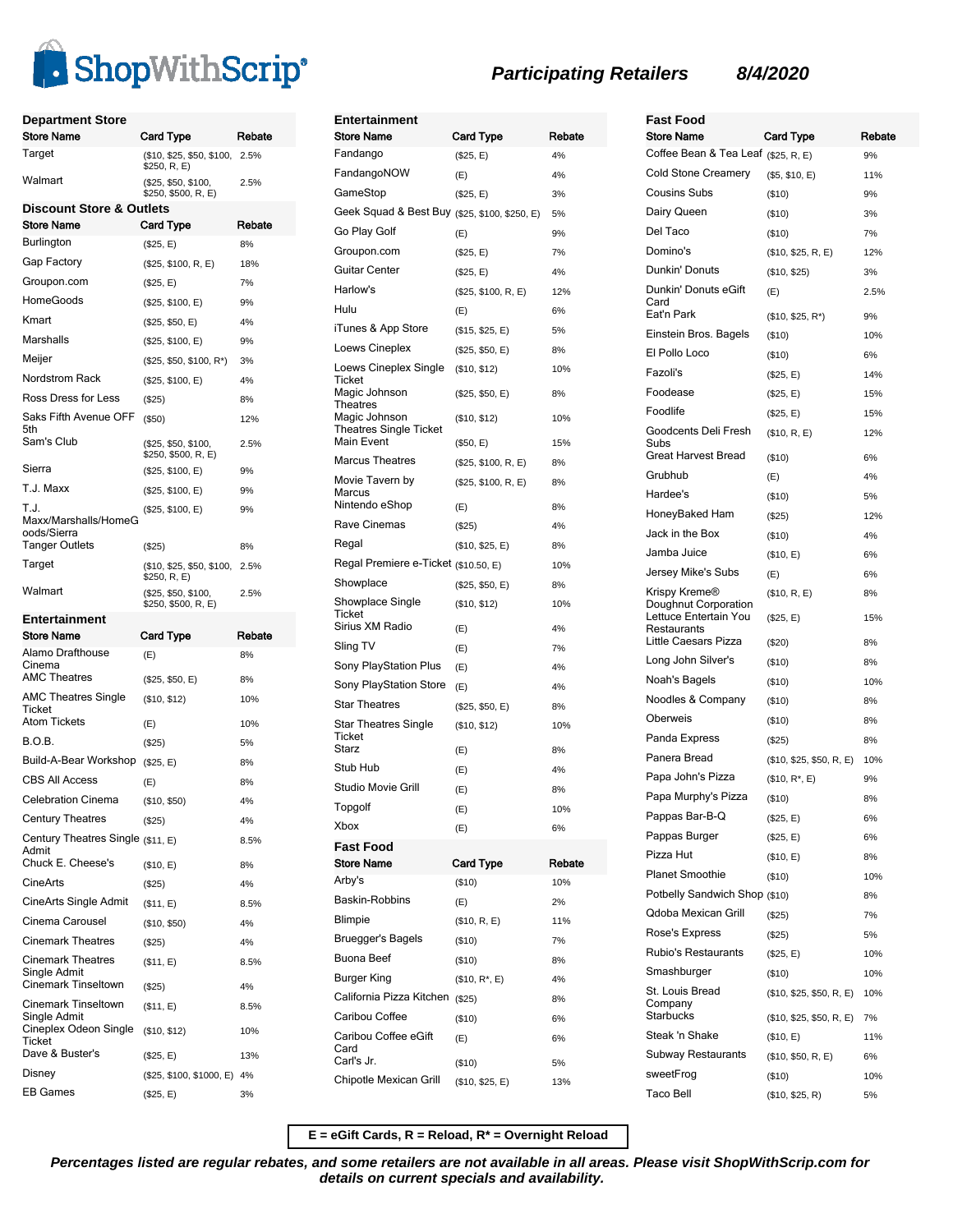

| Fast Food<br>Store Name                          | Card Type                               | Rebate   |
|--------------------------------------------------|-----------------------------------------|----------|
| <b>Tim Hortons</b>                               | ( \$10)                                 | 5%       |
| Uber Eats                                        | (E)                                     | 2.5%     |
| Wawa                                             | (\$25, \$100)                           | 1%       |
| Wendy's                                          | ( \$10)                                 | 6.5%     |
| Wow Bao                                          | (\$25, E)                               | 15%      |
| Zaxby's                                          | (\$25)                                  | 8%       |
| Food & Beverage                                  |                                         |          |
| <b>Store Name</b>                                | <b>Card Type</b>                        | Rebate   |
| Acme                                             | (\$25, \$50, \$100, R)                  | 4%       |
| Albertsons                                       | (\$25, \$50, \$100, R)                  | 4%       |
| Angelo Caputo's Market (\$100)                   |                                         | 3%       |
| Bel-Air                                          | (\$25, \$100)                           | 4%       |
| Berkot's Super Foods                             | (\$25, \$100)                           | 4%       |
| BI-LO                                            | (\$25, \$100)                           | 4%       |
| Binny's Beverage Depot (\$25, \$100)             |                                         | 3%       |
| Caribou Coffee                                   | ( \$10)                                 | 6%       |
| Caribou Coffee eGift<br>Card                     | (E)                                     | 6%       |
| Carrs                                            | (\$25, \$50, \$100, R)                  | 4%       |
| Carrs eGift Card                                 | (E)                                     | 4%       |
| <b>Cheryl's Cookies</b>                          | (\$50, E)                               | 12%      |
| Coffee Bean & Tea Leaf (\$25, R, E)              |                                         | 9%       |
| Copps (WI only)                                  | (\$25, \$50, \$100, R)                  | 4%       |
| Cub Foods                                        | (\$25, \$100, R)                        | 4%       |
| D&W Fresh Market                                 | (\$25, \$100)                           | 2%       |
| Dierbergs                                        | (\$25, \$100)                           | 2.5%     |
| Dunkin' Donuts                                   | (\$10, \$25)                            | 3%       |
| Dunkin' Donuts eGift<br>Card                     | (E)                                     | 2.5%     |
| Family Fare<br>Supermarket                       | (\$25, \$100)                           | 2%       |
| Festival Foods (WI) -<br>Skogens                 | (\$25, \$50, \$100)                     | 3%       |
| Food Lion                                        | (\$25, \$100, R, E)                     | 3%       |
| Food Maxx                                        | (\$25, \$100)                           | 2%       |
| <b>Forest Hills Foods</b>                        | (\$25, \$100)                           | 2%       |
| Giant Eagle                                      | (\$25, \$100)                           | 4%       |
| Giant Food Stores                                | (\$25, \$50, \$100)                     | 4%       |
| Giant Foods                                      | (\$25, \$50, \$100)                     | 4%       |
| Gordon Food Service<br>Store                     | (\$25, \$100, R, E)                     | 4%       |
| Great Harvest Bread                              | ( \$10)                                 | 6%       |
| Grubhub                                          | (E)                                     | 4%       |
| Harveys Supermarkets                             | (\$25, \$100)                           | 4%       |
| HoneyBaked Ham                                   | $(\$25)$                                | 12%      |
| Jamba Juice                                      | (\$10, E)                               | 6%       |
| Jewel Osco                                       | (\$25, \$50, \$100, R)                  | 4%       |
| Leppinks Food Centers                            | $($ \$50)                               | 5%       |
| Lucky (Southern CA<br>Only)<br>Lucky Supermarket | (\$25, \$50, \$100, R)<br>(\$25, \$100) | 4%<br>2% |
| Mariano's (IL Only)                              |                                         |          |
| <b>Market District</b>                           | (\$25, \$50, \$100, R)                  | 4%<br>4% |
|                                                  | (\$25, \$100)                           |          |

| Food & Beverage                                    |                                            |        |
|----------------------------------------------------|--------------------------------------------|--------|
| Store Name                                         | Card Type                                  | Rebate |
| Martin's Food Market<br>(MD, PA, VA, WV)           | (\$25, \$50, \$100)                        | 4%     |
| Martin's Super Markets                             | (\$50, \$100)                              | 4%     |
| Meijer                                             | (\$25, \$50, \$100, R*)                    | 3%     |
| Metro Market (WI only)                             | (\$25, \$50, \$100, R)                     | 4%     |
| Nob Hill Foods                                     | (\$25, \$100)                              | 4%     |
| Oberweis                                           | (\$10)                                     | 8%     |
| Omaha Steaks                                       | $(\$25)$                                   | 11%    |
| Pavilions                                          | (\$25, \$50, \$100, R)                     | 4%     |
| Pavilions eGift Card                               | (E)                                        | 4%     |
| Peapod Online Grocery                              | (\$25, \$50, \$100)                        | 4%     |
| Pete's Fresh Market                                | (\$20)                                     | 4%     |
| Pick 'n Save (WI only)                             | (\$25, \$50, \$100, R)                     | 4%     |
| Piggly Wiggly (WI, IL                              | (\$25, \$50, \$100)                        | 3%     |
| only)<br>Quick Chek (NJ and NY<br>only)            | (\$25)                                     | 2%     |
| Raley's                                            | (\$25, \$100)                              | 4%     |
| Randalls                                           | (\$25, \$50, \$100, R)                     | 4%     |
| Randalls eGift Card                                | (E)                                        | 4%     |
| Roundys (IL and WI<br>only)                        | (\$25, \$50, \$100, R)                     | 4%     |
| Royal Farms                                        | (\$25, \$100)                              | 4%     |
| S-Mart Foods                                       | (\$25, \$100)                              | 2%     |
| Safeway                                            | (\$25, \$50, \$100, R)                     | 4%     |
| Safeway eGift Card                                 | (E)                                        | 4%     |
| Sam's Club                                         | (\$25, \$50, \$100,<br>\$250, \$500, R, E) | 2.5%   |
| Save Mart                                          | (\$25, \$100)                              | 2%     |
| Supermarkets<br>SaveRite Grocery<br>Warehouse      | (\$25, \$100)                              | 4%     |
| Sendik's Food Market                               | (\$25, \$50, \$100, R)                     | 4%     |
| Sendik's Fresh2Go                                  | (\$25, \$50, \$100, R)                     | 4%     |
| Shaw's Supermarket                                 | (\$25, \$50, \$100, R)                     | 4%     |
| Shop 'N Save (IL and                               | (\$25, \$100, R)                           | 4%     |
| MO only)<br>Shoppers Food &<br>Pharmacy (MD and VA | (\$25, \$100, R)                           | 4%     |
| only)                                              |                                            |        |
| ShopRite                                           | (\$25, \$100)                              | 4%     |
| Smart & Final                                      | (\$25, \$50, \$100)                        | 3%     |
| Sprouts Farmers Market (\$25, \$50, \$100)         |                                            | 5%     |
| <b>Star Market</b>                                 | (\$25, \$50, \$100, R)                     | 4%     |
| Starbucks                                          | (\$10, \$25, \$50, R, E)                   | 7%     |
| Stater Bros. Markets                               | (\$25, \$100)                              | 5%     |
| Stop & Shop (NOT<br>TOPS)                          | (\$25, \$50, \$100)                        | 4%     |
| Strack & VanTil                                    | (\$25, \$100)                              | 2%     |
| <b>Superior Grocers</b>                            | (\$25)                                     | 4%     |
| Target                                             | (\$10, \$25, \$50, \$100,<br>\$250, R, E)  | 2.5%   |
| <b>Tim Hortons</b>                                 | (\$10)                                     | 5%     |
| Tom Thumb (TX)                                     | (\$25, \$50, \$100, R)                     | 4%     |
| Tom Thumb eGift Card<br>(TX)                       | (E)                                        | 4%     |
| Total Wine & More                                  | (\$25, \$100, E)                           | 7%     |
| Town & Country Food<br>Market                      | (\$25, \$100)                              | 2%     |

| Rebate<br><b>Store Name</b><br><b>Card Type</b><br><b>Valuland Grocery</b><br>2%<br>(\$25, \$100)<br>VG's Grocery<br>(\$25, \$100)<br>2%<br>Vons<br>(\$25, \$50, \$100, R)<br>4%<br>Vons eGift Card<br>(E)<br>4%<br>Walmart<br>(\$25, \$50, \$100,<br>2.5%<br>\$250, \$500, R, E)<br><b>Weis Markets</b><br>(\$25, \$100)<br>5%<br>Winn Dixie<br>(\$25, \$100)<br>4%<br>Gas & Auto<br>Store Name<br>Card Type<br>Rebate<br>76 Gas<br>1.5%<br>(\$25, \$100, R)<br>A-Plus Convenience<br>(\$50, \$250)<br>1%<br>Store<br>Advance Auto Parts<br>7%<br>(\$25, \$100) | Food & Beverage |  |
|------------------------------------------------------------------------------------------------------------------------------------------------------------------------------------------------------------------------------------------------------------------------------------------------------------------------------------------------------------------------------------------------------------------------------------------------------------------------------------------------------------------------------------------------------------------|-----------------|--|
|                                                                                                                                                                                                                                                                                                                                                                                                                                                                                                                                                                  |                 |  |
|                                                                                                                                                                                                                                                                                                                                                                                                                                                                                                                                                                  |                 |  |
|                                                                                                                                                                                                                                                                                                                                                                                                                                                                                                                                                                  |                 |  |
|                                                                                                                                                                                                                                                                                                                                                                                                                                                                                                                                                                  |                 |  |
|                                                                                                                                                                                                                                                                                                                                                                                                                                                                                                                                                                  |                 |  |
|                                                                                                                                                                                                                                                                                                                                                                                                                                                                                                                                                                  |                 |  |
|                                                                                                                                                                                                                                                                                                                                                                                                                                                                                                                                                                  |                 |  |
|                                                                                                                                                                                                                                                                                                                                                                                                                                                                                                                                                                  |                 |  |
|                                                                                                                                                                                                                                                                                                                                                                                                                                                                                                                                                                  |                 |  |
|                                                                                                                                                                                                                                                                                                                                                                                                                                                                                                                                                                  |                 |  |
|                                                                                                                                                                                                                                                                                                                                                                                                                                                                                                                                                                  |                 |  |
|                                                                                                                                                                                                                                                                                                                                                                                                                                                                                                                                                                  |                 |  |
|                                                                                                                                                                                                                                                                                                                                                                                                                                                                                                                                                                  |                 |  |
| ARCO<br>(\$50, \$100, \$250, R)<br>1.5%                                                                                                                                                                                                                                                                                                                                                                                                                                                                                                                          |                 |  |
| AutoZone<br>8%<br>(\$25)                                                                                                                                                                                                                                                                                                                                                                                                                                                                                                                                         |                 |  |
| AutoZone eGift Card<br>7%<br>(E)                                                                                                                                                                                                                                                                                                                                                                                                                                                                                                                                 |                 |  |
| <b>BP</b><br>(\$50, \$100, \$250, R)<br>1.5%                                                                                                                                                                                                                                                                                                                                                                                                                                                                                                                     |                 |  |
| Cenex<br>(\$25, \$100)<br>3%                                                                                                                                                                                                                                                                                                                                                                                                                                                                                                                                     |                 |  |
| Chevron CA Only<br>(\$50, \$100, \$250, R)<br>$1 - 1.5%$                                                                                                                                                                                                                                                                                                                                                                                                                                                                                                         |                 |  |
| Circle K<br>(\$25, \$100)<br>1.5%                                                                                                                                                                                                                                                                                                                                                                                                                                                                                                                                |                 |  |
| D&W Quick Stop<br>(\$25, \$100)<br>2%                                                                                                                                                                                                                                                                                                                                                                                                                                                                                                                            |                 |  |
| Exxon<br>(\$50, \$250, R)<br>$1 - 1.5%$                                                                                                                                                                                                                                                                                                                                                                                                                                                                                                                          |                 |  |
| <b>Family Express</b><br>(\$25, \$100)<br>4%                                                                                                                                                                                                                                                                                                                                                                                                                                                                                                                     |                 |  |
| <b>Fleet Farm</b><br>3.5%<br>(\$25, \$100)                                                                                                                                                                                                                                                                                                                                                                                                                                                                                                                       |                 |  |
| GetGo<br>4%<br>(\$25, \$100)                                                                                                                                                                                                                                                                                                                                                                                                                                                                                                                                     |                 |  |
| Gulf Oil<br>1.5%<br>(\$25)                                                                                                                                                                                                                                                                                                                                                                                                                                                                                                                                       |                 |  |
| Harley-Davidson®<br>(\$50)<br>3%                                                                                                                                                                                                                                                                                                                                                                                                                                                                                                                                 |                 |  |
| <b>Holiday Stationstores</b><br>(\$25, \$100)<br>4%                                                                                                                                                                                                                                                                                                                                                                                                                                                                                                              |                 |  |
| Jiffy Lube<br>(\$30, R, E)<br>8%                                                                                                                                                                                                                                                                                                                                                                                                                                                                                                                                 |                 |  |
| Krist Oil<br>(\$50)<br>5%                                                                                                                                                                                                                                                                                                                                                                                                                                                                                                                                        |                 |  |
| Kwik Star<br>(\$25, \$50, \$100, R)<br>4%                                                                                                                                                                                                                                                                                                                                                                                                                                                                                                                        |                 |  |
| Kwik Trip<br>(\$25, \$50, \$100, R)<br>4%                                                                                                                                                                                                                                                                                                                                                                                                                                                                                                                        |                 |  |
| Marathon<br>(\$25, \$100, \$250)<br>3%                                                                                                                                                                                                                                                                                                                                                                                                                                                                                                                           |                 |  |
| Meijer<br>(\$25, \$50, \$100, R*)<br>3%                                                                                                                                                                                                                                                                                                                                                                                                                                                                                                                          |                 |  |
| Mobil<br>(\$50, \$250, R)<br>$1 - 1.5%$                                                                                                                                                                                                                                                                                                                                                                                                                                                                                                                          |                 |  |
| MotoMart<br>$($ \$50)<br>5%                                                                                                                                                                                                                                                                                                                                                                                                                                                                                                                                      |                 |  |
| Pep Boys eGift Card<br>7%<br>(E)                                                                                                                                                                                                                                                                                                                                                                                                                                                                                                                                 |                 |  |
| Pilot Flying J<br>(\$100)<br>2%                                                                                                                                                                                                                                                                                                                                                                                                                                                                                                                                  |                 |  |
| Quick Chek (NJ and NY (\$25)<br>2%<br>only)                                                                                                                                                                                                                                                                                                                                                                                                                                                                                                                      |                 |  |
| Royal Farms<br>(\$25, \$100)<br>4%                                                                                                                                                                                                                                                                                                                                                                                                                                                                                                                               |                 |  |
| Safeway<br>(\$25, \$50, \$100, R)<br>4%                                                                                                                                                                                                                                                                                                                                                                                                                                                                                                                          |                 |  |
| Safeway eGift Card<br>(E)<br>4%                                                                                                                                                                                                                                                                                                                                                                                                                                                                                                                                  |                 |  |
| Sam's Club<br>(\$25, \$50, \$100,<br>2.5%<br>\$250, \$500, R, E)                                                                                                                                                                                                                                                                                                                                                                                                                                                                                                 |                 |  |
| Sears Auto Service<br>(\$25, \$100, \$250, E)<br>4%<br>Center<br>Sendik's Food Market<br>(\$25, \$50, \$100, R)<br>4%                                                                                                                                                                                                                                                                                                                                                                                                                                            |                 |  |
| Sendik's Fresh2Go<br>(\$25, \$50, \$100, R)<br>4%                                                                                                                                                                                                                                                                                                                                                                                                                                                                                                                |                 |  |
| Sheetz<br>$($25, $100, R^*)$<br>3%                                                                                                                                                                                                                                                                                                                                                                                                                                                                                                                               |                 |  |
| Shell<br>(\$25, \$50, \$100, R)<br>1.5%                                                                                                                                                                                                                                                                                                                                                                                                                                                                                                                          |                 |  |
| Sinclair Oil<br>(\$25, \$100)<br>1.5%                                                                                                                                                                                                                                                                                                                                                                                                                                                                                                                            |                 |  |

**E = eGift Cards, R = Reload, R\* = Overnight Reload**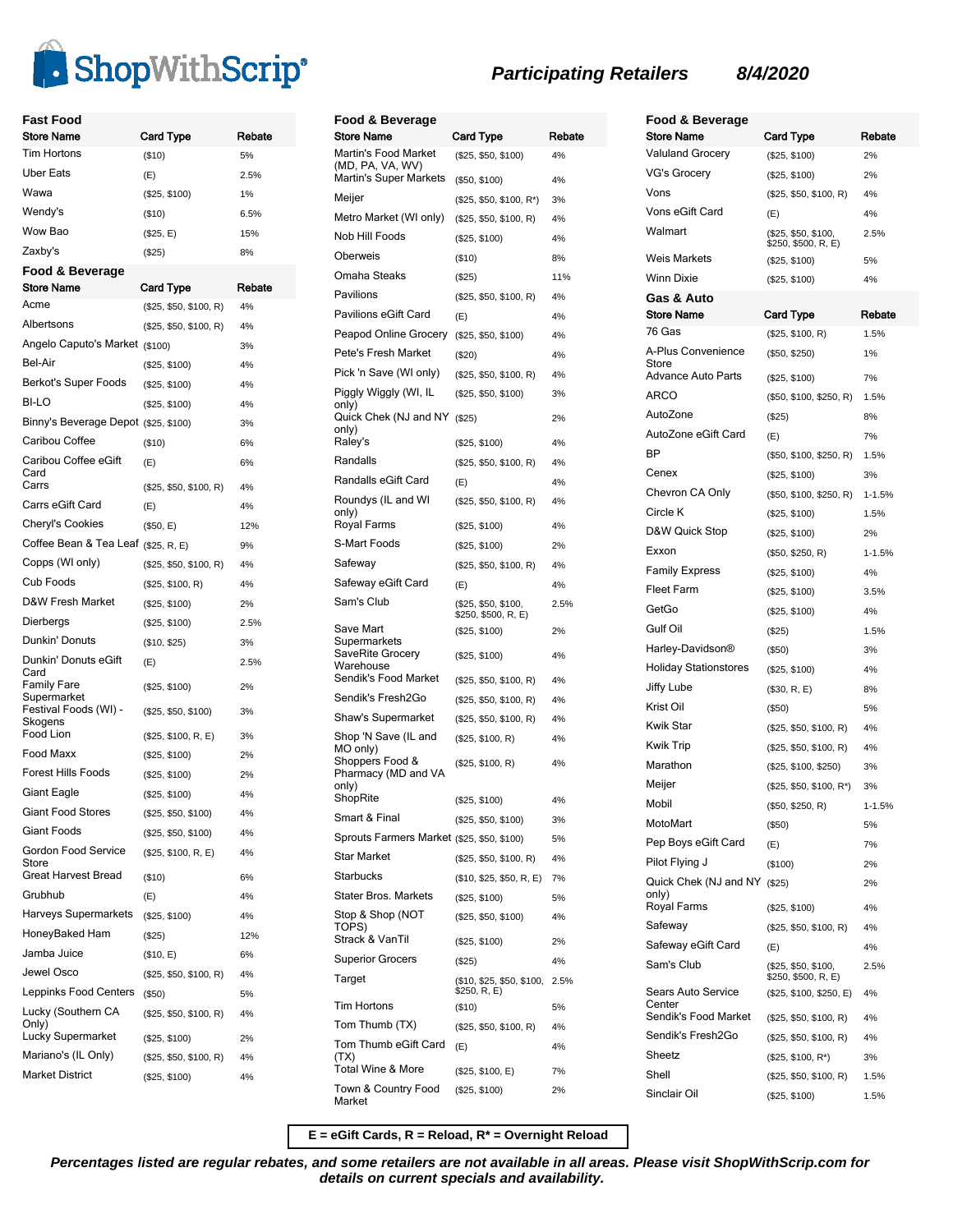

| Gas & Auto<br><b>Store Name</b>                     | Card Type                                  | Rebate     |
|-----------------------------------------------------|--------------------------------------------|------------|
| Speedway                                            | (\$25, \$50, \$100, R*)                    | 4%         |
| Sunoco                                              | (\$50, \$250)                              | 1%         |
| Texaco                                              | (\$50, \$100, \$250, R)                    | $1 - 1.5%$ |
| Walmart                                             | (\$25, \$50, \$100,<br>\$250, \$500, R, E) | 2.5%       |
| Wawa                                                | (\$25, \$100)                              | 1%         |
| Wesco                                               | ( \$50)                                    | 2%         |
| Yesway                                              | $($ \$50)                                  | 5%         |
| <b>Gifts &amp; Flowers</b><br>Store Name            | <b>Card Type</b>                           | Rebate     |
| 1-800-Baskets                                       | (\$50, E)                                  | 12%        |
| 1-800-Flowers                                       | (\$50, E)                                  | 12%        |
| American Red Cross /<br>CharityChoice               | (E)                                        | 10%        |
| Bath & Body Works                                   | (\$10, \$25, R, E)                         | 17%        |
| Build-A-Bear Workshop                               | (\$25, E)                                  | 8%         |
| Cheryl's Cookies                                    | (\$50, E)                                  | 12%        |
| Christmas Tree Shops                                | (\$25, \$100, E)                           | 8%         |
| <b>Fannie May Candies</b>                           | ( \$10)                                    | 25%        |
| <b>Fruit Bouquets</b>                               | (\$50, E)                                  | 12%        |
| Gift Card Wrapper - 10<br>Pack<br>Go Play Golf      | (S2)<br>(E)                                | 10%<br>9%  |
| Hallmark                                            | (\$25, R, E)                               | 6%         |
| Happy Dining Card                                   | (\$25)                                     | 13%        |
| Harry & David                                       | (\$50, E)                                  | 12%        |
| Popcorn Factory                                     | (\$50, E)                                  | 12%        |
| See's Candies                                       | (\$22.50, \$25)                            | 9-20%      |
| <b>Shari's Berries</b>                              | (\$50, E)                                  | 12%        |
| Shutterfly                                          | (\$25, E)                                  | 9%         |
| Vera Bradley                                        | (\$50, E)                                  | 7%         |
| Grocery                                             |                                            |            |
| Store Name                                          | Card Type                                  | Rebate     |
| Acme                                                | (\$25, \$50, \$100, R)                     | 4%         |
| Albertsons                                          | (\$25, \$50, \$100, R)                     | 4%         |
| Angelo Caputo's Market (\$100)                      |                                            | 3%         |
| <b>Bel-Air</b>                                      | (\$25, \$100)                              | 4%         |
| Berkot's Super Foods                                | (\$25, \$100)                              | 4%         |
| BI-LO                                               | (\$25, \$100)                              | 4%         |
| Carrs                                               | (\$25, \$50, \$100, R)                     | 4%         |
| Carrs eGift Card                                    | (E)                                        | 4%         |
| Copps (WI only)                                     | (\$25, \$50, \$100, R)                     | 4%         |
| Cub Foods                                           | (\$25, \$100, R)                           | 4%         |
| D&W Fresh Market                                    | (\$25, \$100)                              | 2%         |
| Dierbergs                                           | (\$25, \$100)                              | 2.5%       |
| Family Fare<br>Supermarket<br>Festival Foods (WI) - | (\$25, \$100)<br>(\$25, \$50, \$100)       | 2%<br>3%   |
| Skogens<br>Food Lion                                |                                            |            |
| Food Maxx                                           | (\$25, \$100, R, E)                        | 3%         |
| Forest Hills Foods                                  | (\$25, \$100)                              | 2%         |
| Giant Eagle                                         | (\$25, \$100)                              | 2%         |
|                                                     | (\$25, \$100)                              | 4%         |

### **Grocery** Store Name Card Type Rebate Giant Food Stores (\$25, \$50, \$100) 4% Giant Foods (\$25, \$50, \$100) 4% Gordon Food Service Store (\$25, \$100, R, E) 4% Harveys Supermarkets (\$25, \$100) 4% Home Chef (E) 7.5% Jewel Osco (\$25, \$50, \$100, R) 4% Kmart (\$25, \$50, E) 4% Leppinks Food Centers (\$50) 5% Lucky (Southern CA Only) (\$25, \$50, \$100, R) 4% Lucky Supermarket (\$25, \$100) 2% Mariano's (IL Only) (\$25, \$50, \$100, R) 4% Market District (\$25, \$100) 4% Martin's Food Market (MD, PA, VA, WV) (\$25, \$50, \$100) 4% Martin's Super Markets (\$50, \$100) 4% Meijer (\$25, \$50, \$100, R\*) 3% Metro Market (WI only) (\$25, \$50, \$100, R) 4% Nob Hill Foods (\$25, \$100) 4% Oberweis (\$10) 8% Pavilions (\$25, \$50, \$100, R) 4% Pavilions eGift Card (E) 4% Peapod Online Grocery (\$25, \$50, \$100) 4% Pete's Fresh Market (\$20) 4% Pick 'n Save (WI only) (\$25, \$50, \$100, R) 4% Piggly Wiggly (WI, IL only) (\$25, \$50, \$100) 3% Quick Chek (NJ and NY (\$25) 2% only)<br>Raley's (\$25, \$100) 4% Randalls (\$25, \$50, \$100, R) 4% Randalls eGift Card (E) 4% Roundys (IL and WI only) (\$25, \$50, \$100, R) 4% Royal Farms (\$25, \$100) 4% S-Mart Foods (\$25, \$100) 2% Safeway (\$25, \$50, \$100, R) 4% Safeway eGift Card (E) 4% Sam's Club (\$25, \$50, \$100, \$250, \$500, R, E) 2.5% Save Mart Supermarkets (\$25, \$100) 2% SaveRite Grocery Warehouse (\$25, \$100) 4% Sendik's Food Market (\$25, \$50, \$100, R) 4% Sendik's Fresh2Go (\$25, \$50, \$100, R) 4% Shaw's Supermarket (\$25, \$50, \$100, R) 4% Shop 'N Save (IL and MO only)  $(S25, S100, R)$  4% Shoppers Food & Pharmacy (MD and VA only)<br>ShopRite  $(S25, S100, R)$  4%  $(S25, S100)$  4% Smart & Final (\$25, \$50, \$100) 3% Sprouts Farmers Market (\$25, \$50, \$100) 5% Star Market (\$25, \$50, \$100, R) 4%

## **Participating Retailers 8/4/2020**

| Grocery<br>Store Name         | Card Type                                  | Rebate |
|-------------------------------|--------------------------------------------|--------|
| Stater Bros. Markets          | (\$25, \$100)                              | 5%     |
| Stop & Shop (NOT<br>TOPS)     | (\$25, \$50, \$100)                        | 4%     |
| Strack & VanTil               | (\$25, \$100)                              | 2%     |
| <b>Superior Grocers</b>       | (\$25)                                     | 4%     |
| Target                        | (\$10, \$25, \$50, \$100,<br>\$250, R, E)  | 2.5%   |
| Tom Thumb (TX)                | (\$25, \$50, \$100, R)                     | 4%     |
| Tom Thumb eGift Card<br>(TX)  | (E)                                        | 4%     |
| Town & Country Food<br>Market | (\$25, \$100)                              | 2%     |
| Valuland Grocery              | (\$25, \$100)                              | 2%     |
| VG's Grocery                  | (\$25, \$100)                              | 2%     |
| Vons                          | (\$25, \$50, \$100, R)                     | 4%     |
| Vons eGift Card               | (E)                                        | 4%     |
| Walmart                       | (\$25, \$50, \$100,<br>\$250, \$500, R, E) | 2.5%   |
| Weis Markets                  | (\$25, \$100)                              | 5%     |
| Winn Dixie                    | (\$25, \$100)                              | 4%     |
| Health & Beauty               |                                            |        |
| Store Name                    | Card Type                                  | Rebate |
| Amazon.com                    | (\$25, \$100, E)                           | 2.25%  |
| Bath & Body Works             | (\$10, \$25, R, E)                         | 17%    |
| Bed Bath & Beyond             | (\$25, \$100, E)                           | 8%     |
| Best Cuts                     | (\$25)                                     | 8%     |
| BoRics                        | (\$25)                                     | 8%     |
| Boscov's                      | (\$25, E)                                  | 8%     |
| Burlington                    | (\$25, E)                                  | 8%     |
| CVS Pharmacy                  | (\$25, \$100, R, E)                        | 6%     |
| Famous Hair                   | (\$25)                                     | 8%     |
| Fiesta Salons                 | (\$25)                                     | 8%     |
| First Choice Haircutters      | (\$25)                                     | 8%     |
| Great Clips                   | (\$25)                                     | 8%     |
| Groupon.com                   | (\$25, E)                                  | 7%     |
| <b>Hair Cuttery</b>           | (\$10, \$25)                               | 8%     |
| HairMasters                   | (S25)                                      | 8%     |
| Harmon Face Values            | (\$25, \$100, E)                           | 8%     |
| HeadStart Hair Care           | (\$25)                                     | 8%     |
| Holiday Hair                  | (\$25)                                     | 8%     |
| JCPenney                      | (\$25, \$100, R, E)                        | 6%     |
| Kmart                         | (\$25, \$50, E)                            | 4%     |
| Kohl's                        | (\$25, \$100, E)                           | 4%     |
| Macy's                        | (\$25, \$100, E)                           | 10%    |
| Mario Tricoci                 | (\$25, \$100)                              | 7%     |
| Meijer                        | $($25, $50, $100, R^*)$                    | 3%     |
| Overstock.com                 | (\$25, E)                                  | 8%     |
| Regis Salons                  | (\$25)                                     | 8%     |
| Regis Signature Salon         | (\$25)                                     | 8%     |
| Rite Aid                      | (\$25)                                     | 4%     |
| Sally Beauty                  | (\$25)                                     | 14%    |
| Sam's Club                    | (\$25, \$50, \$100,<br>\$250, \$500, R, E) | 2.5%   |

**E = eGift Cards, R = Reload, R\* = Overnight Reload**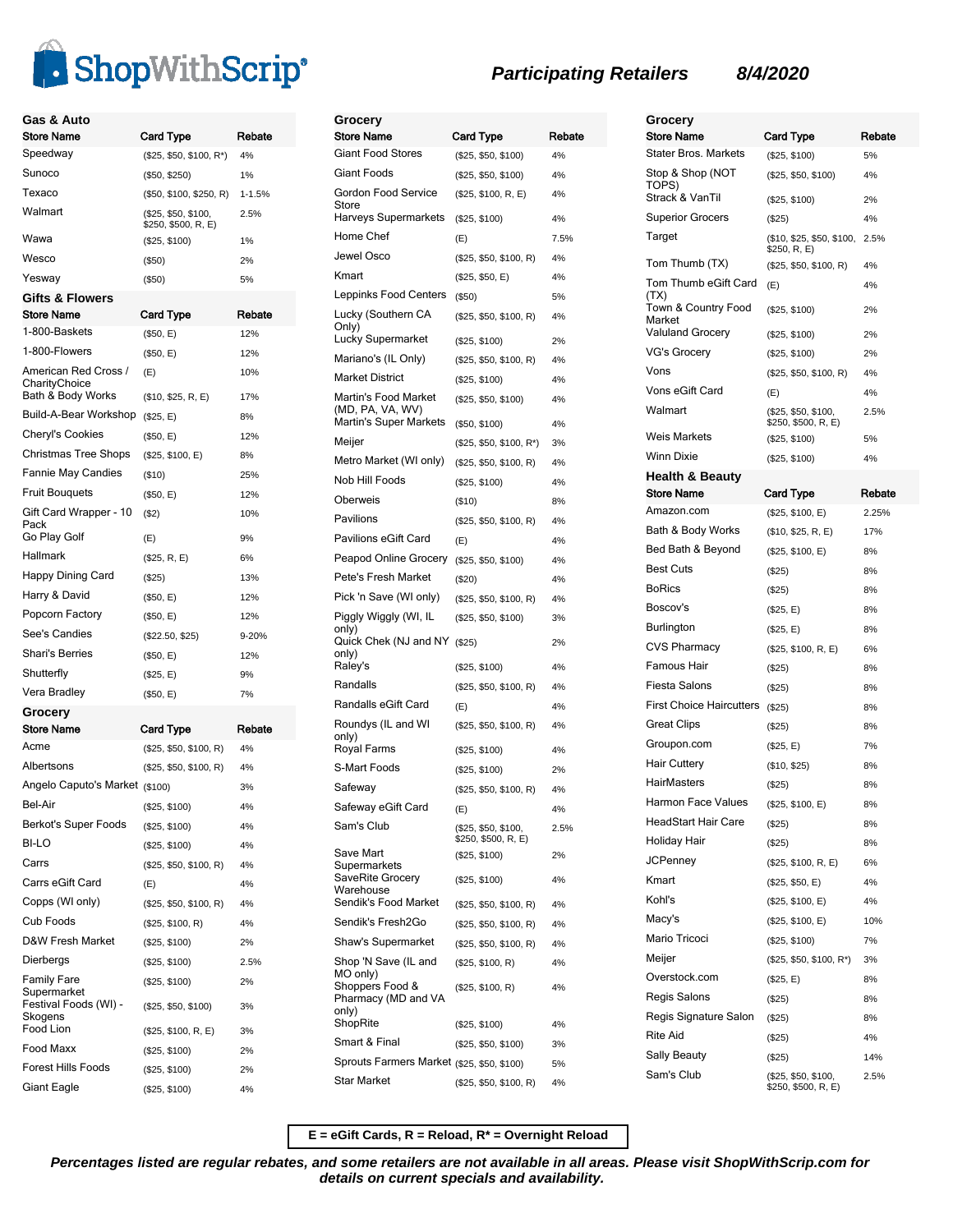

| <b>Health &amp; Beauty</b><br><b>Store Name</b> | Card Type                                  | Rebate |
|-------------------------------------------------|--------------------------------------------|--------|
| Saturday's Hair Salon                           | (\$25)                                     | 8%     |
| Sephora                                         | (\$25, E)                                  | 5%     |
| SmartStyle                                      | (\$25)                                     | 8%     |
| Spa & Wellness by Spa<br>Week                   | (\$25)                                     | 14%    |
| Spafinder Wellness 365                          | (\$25, E)                                  | 15%    |
| Style America                                   | $(\$25)$                                   | 8%     |
| Supercuts                                       | (\$25)                                     | 8%     |
| <b>Tanger Outlets</b>                           | $(\$25)$                                   | 8%     |
| Target                                          | (\$10, \$25, \$50, \$100,<br>\$250, R, E)  | 2.5%   |
| TGF Hair Salon                                  | (\$25)                                     | 8%     |
| ULTA                                            | (\$25, E)                                  | 4%     |
| Walmart                                         | (\$25, \$50, \$100,<br>\$250, \$500, R, E) | 2.5%   |
| <b>Home Decor</b>                               |                                            |        |
| <b>Store Name</b>                               | <b>Card Type</b>                           | Rebate |
| Amazon.com                                      | (\$25, \$100, E)                           | 2.25%  |
| Bed Bath & Beyond                               | (\$25, \$100, E)                           | 8%     |
| Belk                                            | (\$25, \$100, E)                           | 10%    |
| Boscov's                                        | (\$25, E)                                  | 8%     |
| Burlington                                      | (\$25, E)                                  | 8%     |
| CB <sub>2</sub>                                 | (\$25, \$100, E)                           | 8%     |
| Christmas Tree Shops                            | (\$25, \$100, E)                           | 8%     |
| Container Store                                 | (\$25, \$100, E)                           | 9%     |
| Cost Plus World Market                          | (\$25, \$100, E)                           | 8%     |
| Crate and Barrel                                | (\$25, \$100, E)                           | 8%     |
| Home Depot®                                     | (\$25, \$100, \$500,<br>\$1000, R, E)      | 7%     |
| HomeGoods                                       | (\$25, \$100, E)                           | 9%     |
| HomeSense                                       | (\$25, \$100, E)                           | 9%     |
| JCPenney                                        | (\$25, \$100, R, E)                        | 6%     |
| Jo-Ann Fabric and Craft (\$25)<br>Stores        |                                            | 6%     |
| Kmart                                           | (\$25, \$50, E)                            | 4%     |
| Kohl's                                          | (\$25, \$100, E)                           | 4%     |
| L.L.Bean                                        | (\$25, \$100, E)                           | 16%    |
| Macy's                                          | (\$25, \$100, E)                           | 10%    |
| Marshalls                                       | (\$25, \$100, E)                           | 9%     |
| Meijer                                          | $($25, $50, $100, R^*)$                    | 3%     |
| Michaels                                        | $(\$25)$                                   | 4%     |
| Overstock.com                                   | (\$25, E)                                  | 8%     |
| PBteen                                          | (\$25, \$100, E)                           | 8%     |
| Pottery Barn                                    | (\$25, \$100, E)                           | 8%     |
| Pottery Barn Kids                               | (\$25, \$100, E)                           | 8%     |
| Sam's Club                                      | (\$25, \$50, \$100,<br>\$250, \$500, R, E) | 2.5%   |
| Sears                                           | (\$25, \$100, \$250, E)                    | 4%     |
| Sierra                                          | (\$25, \$100, E)                           | 9%     |
| Stein Mart                                      | (\$25)                                     | 10%    |
| Stein Mart eGift Card                           | (E)                                        | 10%    |
| T.J. Maxx                                       | (\$25, \$100, E)                           | 9%     |

| <b>Home Decor</b>                                          |                                                        |              |
|------------------------------------------------------------|--------------------------------------------------------|--------------|
| Store Name                                                 | Card Type                                              | Rebate       |
| T.J.<br>Maxx/Marshalls/HomeG<br>oods/Sierra                | (\$25, \$100, E)                                       | 9%           |
| Tanger Outlets                                             | (\$25)                                                 | 8%           |
| Target                                                     | (\$10, \$25, \$50, \$100,<br>\$250, R, E)              | 2.5%         |
| The Home Depot <sup>®</sup>                                | (\$25, \$100, \$500,<br>\$1000, R, E)                  | 7%           |
| Walmart                                                    | (\$25, \$50, \$100,<br>\$250, \$500, R, E)             | 2.5%         |
| Wayfair                                                    | (\$100)                                                | 6%           |
| Wayfair eGift Card                                         | (E)                                                    | 6%           |
| West Elm                                                   | (\$25, \$100, E)                                       | 8%           |
| Williams Sonoma                                            | (\$25, \$100, E)                                       | 8%           |
| <b>Home Improvement</b>                                    |                                                        |              |
| Store Name<br>Ace Hardware                                 | <b>Card Type</b>                                       | Rebate<br>4% |
| Amazon.com                                                 | (\$25, \$100)                                          |              |
| <b>Container Store</b>                                     | (\$25, \$100, E)                                       | 2.25%        |
| Fleet Farm                                                 | (\$25, \$100, E)                                       | 9%           |
| Home Depot®                                                | (\$25, \$100)<br>(\$25, \$100, \$500,<br>\$1000, R, E) | 3.5%<br>7%   |
| Kmart                                                      | (\$25, \$50, E)                                        | 4%           |
| Lowe's                                                     | (\$20, \$25, \$100,<br>\$500, \$1000, R, E)            | 4%           |
| Menards                                                    | (\$25, \$100, \$500)                                   | 3%           |
| Sam's Club                                                 | (\$25, \$50, \$100,<br>\$250, \$500, R, E)             | 2.5%         |
| Sears                                                      | (\$25, \$100, \$250, E)                                | 4%           |
| <b>Tanger Outlets</b>                                      | (\$25)                                                 | 8%           |
| Target                                                     | (\$10, \$25, \$50, \$100,<br>\$250, R, E)              | 2.5%         |
| The Home Depot®                                            | (\$25, \$100, \$500,<br>\$1000, R, E)                  | 7%           |
| Walmart                                                    | (\$25, \$50, \$100,<br>\$250, \$500, R, E)             | 2.5%         |
| Movies<br><b>Store Name</b>                                |                                                        |              |
| Alamo Drafthouse                                           | Card Type                                              | Rebate       |
| Cinema                                                     | (E)                                                    | 8%           |
| <b>AMC Theatres</b>                                        | (\$25, \$50, E)                                        | 8%           |
| <b>AMC Theatres Single</b><br>нскет<br><b>Atom Tickets</b> | (\$10, \$12)                                           | 10%          |
| <b>Celebration Cinema</b>                                  | (E)                                                    | 10%          |
| <b>Century Theatres</b>                                    | (\$10, \$50)                                           | 4%           |
|                                                            | (\$25)                                                 | 4%           |
| Century Theatres Single (\$11, E)<br>Admit<br>CineArts     | (\$25)                                                 | 8.5%<br>4%   |
| CineArts Single Admit                                      | (\$11, E)                                              | 8.5%         |
| Cinema Carousel                                            | (\$10, \$50)                                           | 4%           |
| <b>Cinemark Theatres</b>                                   | (\$25)                                                 | 4%           |
| <b>Cinemark Theatres</b><br>Single Admit                   | (\$11, E)                                              | 8.5%         |
| Cinemark Tinseltown                                        | (\$25)                                                 | 4%           |
| Cinemark Tinseltown<br>Single Admit                        | (\$11, E)                                              | 8.5%         |
| Cineplex Odeon Single<br>Ticket                            | (\$10, \$12)                                           | 10%          |
| Fandango                                                   | (\$25, E)                                              | 4%           |

### **Movies** Store Name Card Type Rebate FandangoNOW (E) 4% Hulu (E) 6% iTunes (\$15, \$25, E) 5% Loews Cineplex (\$25, \$50, E) 8% Loews Cineplex Single **Ticket** (\$10, \$12) 10% Magic Johnson **Theatres** (\$25, \$50, E) 8% Magic Johnson Theatres Single Ticket (\$10, \$12) 10%  $(\$25, \$100, R, E)$  8% Movie Tavern by Marcus (\$25, \$100, R, E) 8% Rave Cinemas (\$25) 4% Regal (\$10, \$25, E) 8% Regal Premiere e-Ticket (\$10.50, E) 10% Showplace (\$25, \$50, E) 8% Showplace Single **Ticket** (\$10, \$12) 10% Sling TV  $(E)$  7% Star Theatres (\$25, \$50, E) 8% Star Theatres Single **Ticket** (\$10, \$12) 10% Starz (E) 8% Studio Movie Grill (E) 8% **Music** Store Name Card Type Rebate Amazon.com (\$25, \$100, E) 2.25% Barnes & Noble (\$10, \$25, \$100, R, E) 8% Barnes & Noble College (\$10, \$25, \$100, R, Bookstores E) 8% Best Buy (\$25, \$100, \$250, E) 5% Guitar Center (\$25, E) 4% iTunes (\$15, \$25, E) 5% iTunes & App Store (\$15, \$25, E) 5% Sirius XM Radio (E) 4% Target (\$10, \$25, \$50, \$100, \$250, R, E) 2.5% **Office & School Supplies** Store Name Card Type Rebate Amazon.com (\$25, \$100, E) 2.25% Best Buy (\$25, \$100, \$250, E) 5% Cascading Card File (\$3) 25% Kmart (\$25, \$50, E) 4% Meijer (\$25, \$50, \$100, R\*) 3% Office Depot / Office Max eGift Card (E) 5% Overstock.com (\$25, E) 8% Sam's Club (\$25, \$50, \$100, \$250, \$500, R, E) 2.5% Sears (\$25, \$100, \$250, E) 4% Staples (\$25, \$100, E) 5% Tanger Outlets (\$25) 8% Target (\$10, \$25, \$50, \$100, \$250, R, E) 2.5% Walmart (\$25, \$50, \$100, \$250, \$500, R, E) 2.5%

**E = eGift Cards, R = Reload, R\* = Overnight Reload**

**Percentages listed are regular rebates, and some retailers are not available in all areas. Please visit ShopWithScrip.com for details on current specials and availability.**

## **Participating Retailers 8/4/2020**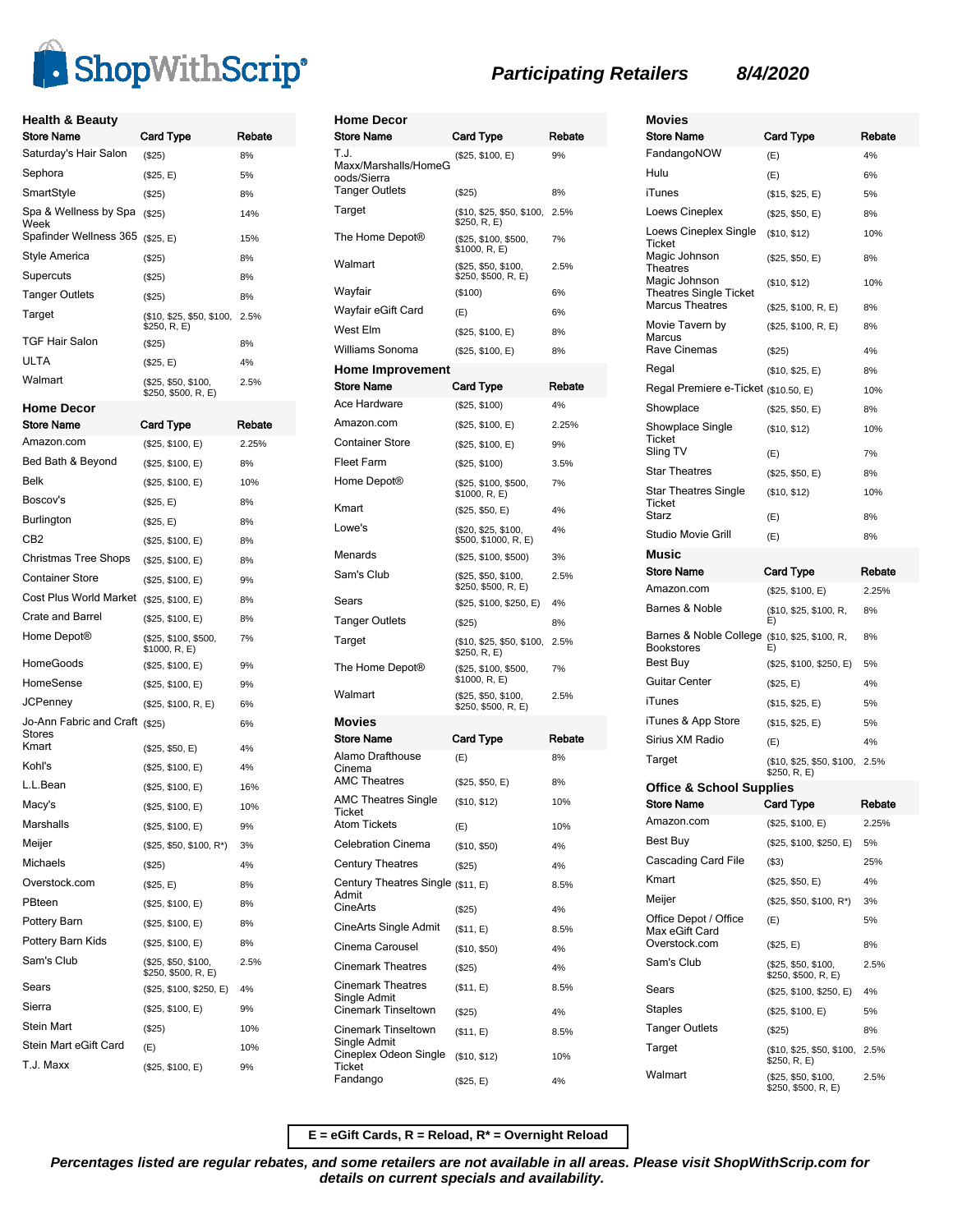

## **Online Shopping**

| <b>Store Name</b>                     | Card Type               | Rebate    |
|---------------------------------------|-------------------------|-----------|
| 1-800-Baskets                         | (\$50, E)               | 12%       |
| 1-800-Flowers                         | (\$50, E)               | 12%       |
| adidas                                | (\$25, E)               | 13%       |
| Amazon.com                            | (\$25, \$100, E)        | 2.25%     |
| American Red Cross /<br>CharityChoice | (E)                     | 10%       |
| Athleta                               | (\$25, \$100, R, E)     | 18%       |
| Cabela's                              | (\$25, \$100, E)        | 10%       |
| CB2                                   | (\$25, \$100, E)        | 8%        |
| Cheryl's Cookies                      | (\$50, E)               | 12%       |
| Columbia Sportswear                   | (\$50, E)               | 15%       |
| Container Store                       | (\$25, \$100, E)        | 9%        |
| Eastbay                               | (E)                     | 8%        |
| Fanatics                              | (E)                     | 7%        |
| Fannie May Candies                    | ( \$10)                 | 25%       |
| <b>Fruit Bouguets</b>                 | (\$50, E)               | 12%       |
| Google Play                           | (E)                     | 3%        |
| Groupon.com                           | (\$25, E)               | 7%        |
| Harry & David                         | (\$50, E)               | 12%       |
| HoneyBaked Ham                        | (\$25)                  | 12%       |
| iTunes & App Store                    | (\$15, \$25, E)         | 5%        |
| L.L.Bean                              | (\$25, \$100, E)        | 16%       |
| Legal Sea Foods                       | (\$25, E)               | 13%       |
| Nike                                  | (\$25, E)               | 12%       |
| Omaha Steaks                          | $($ \$25)               | 11%       |
| Overstock.com                         | (\$25, E)               | 8%        |
| Peapod Online Grocery                 | (\$25, \$50, \$100)     | 4%        |
| Popcorn Factory                       | (\$50, E)               | 12%       |
| Primary Kids Clothing                 | (E)                     | 10%       |
| QVC                                   | (E)                     | 5%        |
| See's Candies                         | (\$25, \$22.50)         | $9 - 20%$ |
| <b>Shari's Berries</b>                | (\$50, E)               | 12%       |
| Shutterfly                            | (\$25, E)               | 9%        |
| Sony PlayStation Plus                 | (E)                     | 4%        |
| Sony PlayStation Store                | (E)                     | 4%        |
| <b>Stitch Fix</b>                     | (E)                     | 6%        |
| Stub Hub                              | (E)                     | 4%        |
| The North Face                        | (E)                     | 8%        |
| <b>Under Armour</b>                   | (\$25, E)               | 14%       |
| Vera Bradley                          | (\$50, E)               | 7%        |
| Wayfair                               | (\$100)                 | 6%        |
| Wayfair eGift Card                    | (E)                     | 6%        |
| Zappos.com                            | (\$25, \$100, E)        | 13%       |
| Pets                                  |                         |           |
| Store Name                            | Card Type               | Rebate    |
| Amazon.com                            | (\$25, \$100, E)        | 2.25%     |
| Boscov's                              | (\$25, E)               | 8%        |
| Fleet Farm                            | (\$25, \$100)           | 3.5%      |
| Kmart                                 | (\$25, \$50, E)         | 4%        |
| Meijer                                | $($25, $50, $100, R^*)$ | 3%        |
|                                       |                         |           |

| Pets                                                   |                                            |            |
|--------------------------------------------------------|--------------------------------------------|------------|
| <b>Store Name</b>                                      | Card Type                                  | Rebate     |
| Petco                                                  | (E)                                        | 5%         |
| PetSmart                                               | (\$25, R, E)                               | 5%         |
| Sam's Club                                             | (\$25, \$50, \$100,<br>\$250, \$500, R, E) | 2.5%       |
| Target                                                 | (\$10, \$25, \$50, \$100,<br>\$250, R, E)  | 2.5%       |
| Walmart                                                | (\$25, \$50, \$100,<br>\$250, \$500, R, E) | 2.5%       |
| Restaurants                                            |                                            |            |
| Store Name                                             | Card Type                                  | Rebate     |
| 99 Restaurants                                         | (\$25, E)                                  | 13%        |
| Aba                                                    | (\$25, E)                                  | 15%        |
| Antico Posto                                           | (\$25, E)                                  | 15%        |
| Applebee's                                             | (\$25, \$50, E)                            | 8%         |
| Aquarium                                               | (\$25, \$100, R, E)                        | 12%        |
| Arby's                                                 | (\$10)                                     | 10%        |
| <b>Atlantic Grill</b>                                  | (\$25, \$100, R, E)                        | 12%        |
| B.O.B.                                                 | (\$25)                                     | 5%         |
| Babin's Seafood House                                  | (\$25, \$100, R, E)                        | 12%        |
| Bahama Breeze                                          | (\$25, \$100, R, E)                        | 8%         |
| Baja Fresh                                             | (\$25)                                     | 10%        |
| Bar Ramone                                             | (\$25, E)                                  | 15%        |
| Baskin-Robbins                                         | (E)                                        | 2%         |
| <b>Beatrix</b>                                         |                                            |            |
| Beatrix Market                                         | (\$25, E)                                  | 15%        |
|                                                        | (\$25, E)                                  | 15%        |
| Beechwood Inn &<br>Coyote Cafe'<br><b>Beltline Bar</b> | (\$25)<br>(\$25)                           | 5%<br>5%   |
| Big Bowl                                               | (\$25, E)                                  | 15%        |
| Big Fish                                               | (\$25, \$100, R, E)                        | 12%        |
| Bills Bar & Burger                                     | (\$25, \$100, R, E)                        | 12%        |
| Black Angus                                            |                                            | 12%        |
| Steakhouse<br><b>Blaze Pizza</b>                       | $(\$25)$<br>(\$25, E)                      | 13%        |
| Blimpie                                                | (\$10, R, E)                               | 11%        |
| <b>Blue Fin</b>                                        | (\$25, \$100, R, E)                        | 12%        |
| Blue Water Grill MI Only (\$25)                        |                                            | 5%         |
| <b>Boatwerks Waterfront</b>                            | (\$25)                                     | 5%         |
| Restaurant<br>Bob Evans                                | (\$10, \$25, R, E)                         | 12%        |
| Restaurants®<br><b>Bon Vie Bistro</b>                  | (\$25)                                     | 12%        |
| <b>Bonefish Grill</b>                                  | (\$25, \$50, E)                            | 16%        |
| <b>Boston Market</b>                                   | (\$10, E)                                  | 12%        |
| <b>BR Guest Hospitality</b>                            | (\$25, \$100, R, E)                        | 12%        |
| Bravo Cucina Italiana                                  | (\$25)                                     | 12%        |
| <b>Brenner's Steakhouse</b>                            |                                            |            |
| Brick House Tavern &                                   | (\$25, \$100, R, E)                        | 12%        |
| Tap<br>Brio Tuscan Grille                              | (\$25, \$100, R, E)<br>(\$25)              | 12%<br>12% |
| Bruegger's Bagels                                      | (\$10)                                     | 7%         |
| <b>Bub City</b>                                        | (\$25, E)                                  | 15%        |
| Bubba Gump Shrimp                                      |                                            |            |
| Co.<br>Buca di Beppo                                   | (\$25, \$100, R, E)<br>(\$25, E)           | 12%<br>13% |
|                                                        |                                            |            |

# **Participating Retailers 8/4/2020**

| <b>Restaurants</b>                                 |                               |            |
|----------------------------------------------------|-------------------------------|------------|
| Store Name                                         | <b>Card Type</b>              | Rebate     |
| Buffalo Wild Wings®                                | (\$10, \$25, R, E)            | 13%        |
| Buona Beef                                         | (\$10)                        | 8%         |
| Burger King                                        | $($10, R^*, E)$               | 4%         |
| Cadillac Bar                                       | (\$25, \$100, R, E)           | 12%        |
| Cafe Ba-Ba-Reeba!                                  | (\$25, E)                     | 15%        |
| California Pizza Kitchen                           | (\$25)                        | 8%         |
| Caribou Coffee                                     | (\$10)                        | 6%         |
| Caribou Coffee eGift<br>Card<br>Carl's Jr.         | (E)                           | 6%         |
|                                                    | $($ \$10)                     | 5%         |
| Carrabba's Italian Grill                           | (\$25, \$50, E)               | 16%        |
| Cattle Company (AK &<br>HI only)<br>Charley's Crab | (\$25)<br>(\$25, \$100, R, E) | 12%<br>12% |
| <b>Chart House</b>                                 | (\$25, \$100, R, E)           | 12%        |
| Cheddars                                           | (\$25, \$100, R, E)           | 8%         |
| Cheesecake Factory                                 | (\$25)                        | 8%         |
| Cheesecake Factory<br>eGift Card                   | (E)                           | 8%         |
| Chili's Grill & Bar                                | (\$25, \$50, E)               | 17%        |
| Chipotle Mexican Grill                             | (\$10, \$25, E)               | 13%        |
| Chuck E. Cheese's                                  | (\$10, E)                     | 8%         |
| CityVu Bistro                                      | (S25)                         | 5%         |
| Claim Jumper                                       | (\$25, \$100, R, E)           | 12%        |
| Clementine's                                       | (\$25)                        | 5%         |
| Clementine's Too                                   | (\$25)                        | 5%         |
| Coffee Bean & Tea Leaf (\$25, R, E)                |                               | 9%         |
| Cold Stone Creamery                                | (\$5, \$10, E)                | 11%        |
| <b>Community Canteen</b>                           | (\$25, E)                     | 15%        |
| Corner Bar                                         | (\$25)                        | 5%         |
| Cottage Bar                                        | (\$25)                        | 5%         |
| <b>Cousins Subs</b>                                | (\$10)                        | 9%         |
| Crab House                                         | (\$25, \$100, R, E)           | 12%        |
| Cracker Barrel                                     | (\$10, \$25, E)               | 8%         |
| Crazy Horse Steak<br>House                         | (S25)                         | 5%         |
| Dairy Queen                                        | (\$10)                        | 3%         |
| Darden Restaurants                                 | (\$25, \$100, R, E)           | 8%         |
| Dave & Buster's                                    | (\$25, E)                     | 13%        |
| Del Taco                                           | (\$10)                        | 7%         |
| Denny's                                            | $($ \$10)                     | 7%         |
| Di Pescara                                         | (\$25, E)                     | 15%        |
| Dining Concepts (MI<br>only)                       | (\$25)                        | 5%         |
| Domino's                                           | (\$10, \$25, R, E)            | 12%        |
| Dos Caminos                                        | (\$25, \$100, R, E)           | 12%        |
| Downtown Aquarium                                  | (\$25, \$100, R, E)           | 12%        |
| Dunkin' Donuts                                     | (\$10, \$25)                  | 3%         |
| Dunkin' Donuts eGift<br>Card<br>Eat'n Park         | (E)                           | 2.5%       |
|                                                    | (\$10, \$25, R*)              | 9%         |
| <b>Eiffel Tower</b>                                | (\$25, E)                     | 15%        |
| Einstein Bros. Bagels                              | (\$10)                        | 10%        |

**E = eGift Cards, R = Reload, R\* = Overnight Reload**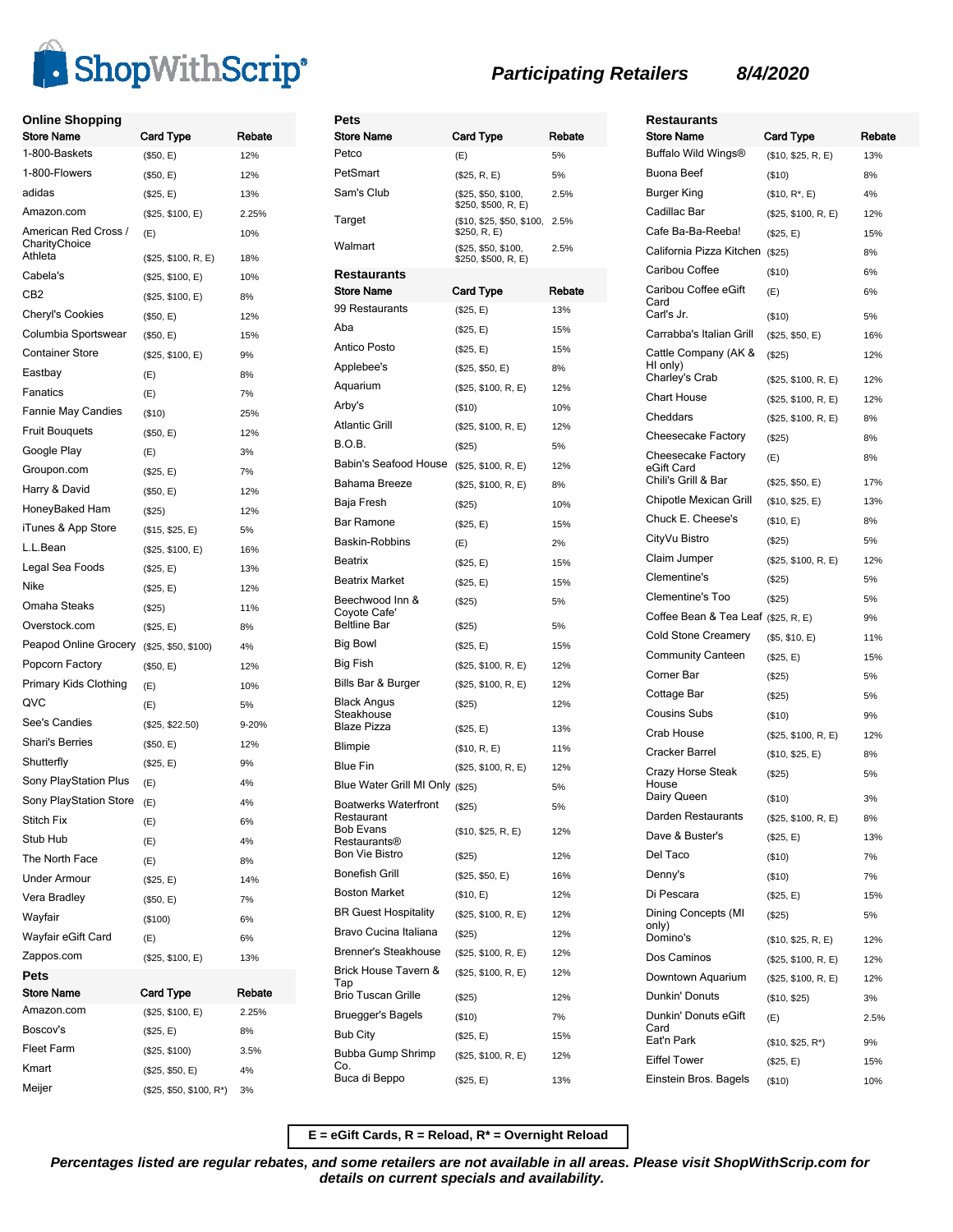

| <b>Restaurants</b><br><b>Store Name</b>   | <b>Card Type</b>    | Rebate | Res<br>Ston           |
|-------------------------------------------|---------------------|--------|-----------------------|
| El Pollo Loco                             | (\$10)              | 6%     | Lettu                 |
| El Segundo Sol                            | (\$25, E)           | 15%    | Rest<br>Little        |
| Ema                                       | (\$25, E)           | 15%    | Long                  |
| Everest                                   | (\$25, E)           | 15%    | Long                  |
| Fazoli's                                  | (\$25, E)           | 14%    | Lou                   |
| <b>Fish Tales</b>                         | (\$25, \$100, R, E) | 12%    | Lucil                 |
| Fisherman's Wharf                         | (\$25, \$100, R, E) | 12%    | Bar.l                 |
| <b>Flat River Grill</b>                   | (\$25)              | 5%     | Mag                   |
| Fleming's Prime<br>Steakhouse             | (\$25, \$50, E)     | 16%    | Maro<br>Bistr<br>Mari |
| Flying Dutchman                           | (\$25, \$100, R, E) | 12%    | Mato                  |
| Foodease                                  | (\$25, E)           | 15%    | Drinl<br>MBu          |
| Foodlife                                  | (\$25, E)           | 15%    | McC                   |
| Frankie's Pizza By the<br>Slice           | (\$25, E)           | 15%    | Merr                  |
| <b>Gandy Dancer</b>                       | (\$25, \$100, R, E) | 12%    | Metr                  |
| Golden Corral                             | (\$25)              | 9%     | & Co                  |
| Goodcents Deli Fresh<br>Subs              | (\$10, R, E)        | 12%    | Mim<br>Mity           |
| <b>Grand Concourse</b>                    | (\$25, \$100, R, E) | 12%    | Mon                   |
| <b>Great Harvest Bread</b>                | (\$10)              | 6%     | Mort                  |
| Grotto                                    | (\$25, \$100, R, E) | 12%    | Mue                   |
| Groupon.com                               | (\$25, E)           | 7%     | Naol                  |
| Grubhub                                   | (E)                 | 4%     | New                   |
| Happy Dining Card                         | (\$25)              | 13%    | Knic                  |
| Hardee's                                  | ( \$10)             | 5%     | New<br>Rest           |
| Harlow's                                  | (\$25, \$100, R, E) | 12%    | Noal                  |
| Hog Wild BBQ                              | $($ \$25)           | 5%     | Noo                   |
| HoneyBaked Ham                            | (\$25)              | 12%    | Notc<br>Dinir         |
| <b>Hub 51</b>                             | (\$25, E)           | 15%    | O'Cl                  |
| Hudsonville Grille                        | $(\$25)$            | 5%     | Obe                   |
| <b>IHOP</b>                               | (\$25, E)           | 8%     | Oce                   |
| Il Porcellino                             | (\$25, E)           | 15%    | Old I                 |
| Inn at Hawks Head                         | (\$25)              | 5%     | Olive                 |
| Islamorada Fish<br>Company                | (\$25, \$100, E)    | 10%    | On 1                  |
| Islands                                   | (\$25)              | 8%     | One                   |
| Jack in the Box                           | (\$10)              | 4%     | and<br>Oste           |
| Jamba Juice                               | (\$10, E)           | 6%     | Otta                  |
| James Street Inn                          | (\$25)              | 5%     | Outb                  |
| Jersey Mike's Subs                        | (E)                 | 6%     | Oyst                  |
| Joe's Crab Shack                          | (\$25, \$100, R, E) | 12%    | Ozzi                  |
| Joe's Seafood Prime<br>Steak & Stone Crab | (\$25, E)           | 15%    | P.F.<br>Bistr         |
| Kemah Boardwalk                           | (\$25, \$100, R, E) | 12%    | Pan                   |
| Kirby House                               | $(\$25)$            | 5%     | Papa                  |
| Krispy Kreme®<br>Doughnut Corporation     | (\$10, R, E)        | 8%     | Papa                  |
| L. Woods Tap & Pine<br>Lodge              | (\$25, E)           | 15%    | Pap                   |
| La Griglia                                | (\$25, \$100, R, E) | 12%    | Pap                   |
| Landry's Seafood                          | (\$25, \$100, R, E) | 12%    | Pap<br>Stea           |
| Landry's, Inc.                            | (\$25, \$100, R, E) | 12%    | Pap                   |
| Legal Sea Foods                           | (\$25, E)           | 13%    | Pap                   |

| <b>Restaurants</b>                                                         |                          |           |
|----------------------------------------------------------------------------|--------------------------|-----------|
| <b>Store Name</b>                                                          | Card Type                | Rebate    |
| Lettuce Entertain You<br>Restaurants                                       | (\$25, E)                | 15%       |
| Little Caesars Pizza                                                       | (\$20)                   | 8%        |
| Long John Silver's                                                         | ( \$10)                  | 8%        |
| LongHorn Steakhouse                                                        | (\$25, \$100, R, E)      | 8%        |
| Lou Malnati's Pizzeria                                                     | (\$10)                   | 8%        |
| Lucille's Smokehouse<br>Bar.B.Que<br>Maggiano's Little Italy               | (E)<br>(\$25, \$50, E)   | 8%<br>17% |
| Marco New American                                                         |                          |           |
| Bistro<br>Marios                                                           | (\$25)<br>(\$25)         | 5%<br>5%  |
| Matchbox Diner and                                                         | (\$25)                   | 5%        |
| Drinks<br>MBurger                                                          |                          |           |
| McCormick & Schmick's (\$25, \$100, R, E)                                  | (\$25, E)                | 15%       |
|                                                                            |                          | 12%       |
| Mermaid Bar and Grill                                                      | (\$25)                   | 5%        |
| Metropolis Oyster Room (\$25, \$100, R, E)<br>& Cocktail Bar<br>Mimis Cafe | (\$25)                   | 12%<br>8% |
| Mity Nice Bar & Grill                                                      | (\$25, E)                | 15%       |
| Mon Ami Gabi                                                               | (\$25, E)                | 15%       |
| Morton's Steakhouse                                                        | (\$25, \$100, R, E)      | 12%       |
| Muer Seafood                                                               | (\$25, \$100, R, E)      | 12%       |
| Naoki Sushi                                                                | (\$25, E)                | 15%       |
| New Holland Brewing -                                                      | (\$25)                   | 5%        |
| Knickerbocker<br>New Holland Brewing<br>Restaurant & Pub                   | (\$25)                   | 5%        |
| Noah's Bagels                                                              | $($ \$10)                | 10%       |
| Noodles & Company                                                          | ( \$10)                  | 8%        |
| Noto's Old World Italian<br>Dining                                         | (\$25)                   | 5%        |
| O'Charley's                                                                | (\$25, E)                | 13%       |
| Oberweis                                                                   | (\$10)                   | 8%        |
| Oceanaire                                                                  | (\$25, \$100, R, E)      | 12%       |
| Old Boys' Brewhouse                                                        | (\$25)                   | 5%        |
| Olive Garden                                                               | (\$25, \$100, R, E)      | 8%        |
| On The Border                                                              | (\$25, \$50, E)          | 17%       |
| One Trick Pony Grill<br>and Taproom<br>Osteria Via Stato                   | (\$25)                   | 5%        |
|                                                                            | (\$25, E)                | 15%       |
| Ottawa Beach Inn                                                           | (\$25)                   | 5%        |
| Outback Steakhouse                                                         | (\$25, \$50, E)          | 16%       |
| Oyster Bah                                                                 | (\$25, E)                | 15%       |
| Ozzie's Pops & Pretzels                                                    | (\$25, E)                | 15%       |
| P.F. Chang's China<br>Bistro<br>Panera Bread                               | (\$25, \$100, E)         | 8%<br>10% |
| Papa John's Pizza                                                          | (\$10, \$25, \$50, R, E) |           |
|                                                                            | $($10, R^*, E)$          | 9%        |
| Papa Murphy's Pizza                                                        | (\$10)                   | 8%        |
| Pappadeaux                                                                 | (\$25, E)                | 6%        |
| Pappas Bar-B-Q                                                             | (\$25, E)                | 6%        |
| Pappas Bros.<br>Steakhouse                                                 | (\$25, E)                | 6%        |
| Pappas Burger                                                              | (\$25, E)                | 6%        |
| Pappas Restaurants                                                         | (\$25, E)                | 6%        |

| <b>Restaurants</b>                       |                          |        |
|------------------------------------------|--------------------------|--------|
| <b>Store Name</b>                        | Card Type                | Rebate |
| Pappas Seafood House (\$25, E)           |                          | 6%     |
| Pappasito's                              | (\$25, E)                | 6%     |
| Peohe's                                  | (\$25, \$100, R, E)      | 12%    |
| Pereddies Italian                        | (\$25)                   | 5%     |
| Restaurant<br>Petterino's                |                          |        |
| Pietro's                                 | (\$25, E)                | 15%    |
| Pizza Hut                                | (\$25)                   | 5%     |
| Pizza Ranch                              | (\$10, E)                | 8%     |
|                                          | (\$25)                   | 10%    |
| Pizzeria Due                             | (\$25, E)                | 12%    |
| Pizzeria Uno                             | (\$25, E)                | 12%    |
| Pizzeria Via Stato                       | (\$25, E)                | 15%    |
| <b>Planet Smoothie</b>                   | (\$10)                   | 10%    |
| Potbelly Sandwich Shop (\$10)            |                          | 8%     |
| Qdoba Mexican Grill                      | (\$25)                   | 7%     |
| R.J. Grunts                              | (\$25, E)                | 15%    |
| Rainforest Cafe                          | (\$25, \$100, R, E)      | 12%    |
| Ramen-san                                | (\$25, E)                | 15%    |
| <b>Red Lobster</b>                       | (\$25, R, E)             | 8%     |
| <b>Red Robin</b>                         | (\$25, E)                | 8%     |
| <b>Red Sushi</b>                         | (\$25, \$100, R, E)      | 12%    |
| <b>Rio Grand Steakhouse</b>              | (\$25)                   | 5%     |
| <b>River Crab</b>                        | (\$25, \$100, R, E)      | 12%    |
| Rose's Express                           | (S25)                    | 5%     |
| Rose's on Reed's Lake                    | (S25)                    | 5%     |
| <b>RPM</b> Italian                       | (\$25, E)                | 15%    |
| <b>RPM Steak</b>                         | (\$25, E)                | 15%    |
| Rubio's Restaurants                      | (\$25, E)                | 10%    |
| Ruby Tuesday                             | (\$25)                   | 8%     |
| Ruth's Chris Steak                       | (\$50, \$100, E)         | 10%    |
| House<br>Salt and Pepper                 | (\$25)                   | 5%     |
| Saltgrass Steakhouse                     |                          |        |
| Saranello's                              | (\$25, \$100, R, E)      | 12%    |
|                                          | (\$25, E)                | 15%    |
| Seaside's                                | (\$25, E)                | 15%    |
| Seasons 52                               | (\$25, \$100, R, E)      | 8%     |
| Shaw's Crab House                        | (\$25, E)                | 15%    |
| Simms Steakhouse                         | (\$25, \$100, R, E)      | 12%    |
| Smashburger                              | (\$10)                   | 10%    |
| Southside Inn                            | (\$25)                   | 5%     |
| Spectators Sports Bar & (\$25)<br>Grill  |                          | 5%     |
| St. Louis Bread<br>Company<br>Stable Inn | (\$10, \$25, \$50, R, E) | 10%    |
| <b>Starbucks</b>                         | (\$25)                   | 5%     |
|                                          | (\$10, \$25, \$50, R, E) | 7%     |
| Steak 'n Shake                           | (\$10, E)                | 11%    |
| Stella Barra Pizzeria                    | (\$25, E)                | 15%    |
| Strip House                              | (\$25, \$100, R, E)      | 12%    |
| Stripburger                              | (\$25, E)                | 15%    |
| Su Casa (Chicago Only) (\$25, E)         |                          | 12%    |
| <b>Subway Restaurants</b>                | (\$10, \$50, R, E)       | 6%     |

**E = eGift Cards, R = Reload, R\* = Overnight Reload**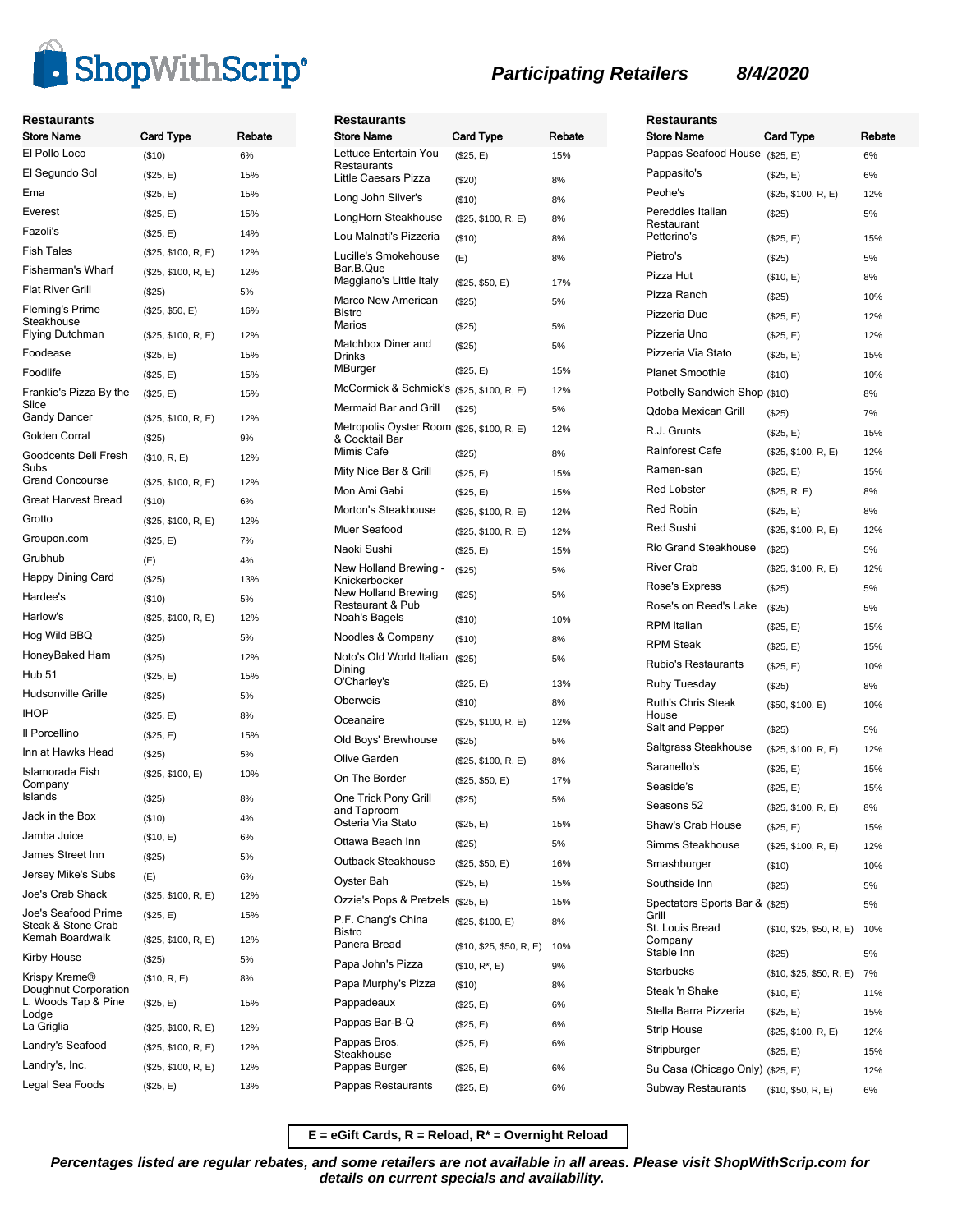

| Restaurants<br><b>Store Name</b>            | Card Type                                 | Rebate |
|---------------------------------------------|-------------------------------------------|--------|
| Summer House Santa<br>Monica                | (\$25, E)                                 | 15%    |
| Sushi-san                                   | (\$25, E)                                 | 15%    |
| sweetFrog                                   | ( \$10)                                   | 10%    |
| T-Rex                                       | (\$25, \$100, R, E)                       | 12%    |
| <b>Taco Bell</b>                            | (\$10, \$25, R)                           | 5%     |
| Tallboy Taco                                | (\$25, E)                                 | 15%    |
| <b>Texas Roadhouse</b>                      | (\$25, \$100, E)                          | 10%    |
| <b>TGI Fridays</b>                          | (\$25, E)                                 | 10%    |
| Three Dots and a Dash                       | (\$25, E)                                 | 15%    |
| Tim Hortons                                 | ( \$10)                                   | 5%     |
| Tokio Asian Fusion                          | (\$25, E)                                 | 15%    |
| <b>Tower of the Americas</b>                | (\$25, \$100, R, E)                       | 12%    |
| <b>Trestle Stop</b>                         | $($ \$25)                                 | 5%     |
| Troy's Liquor Bar                           | (\$25, \$100, R, E)                       | 12%    |
| Twin City Grill                             | (\$25, E)                                 | 15%    |
| <b>Uber Eats</b>                            | (E)                                       | 2.5%   |
| Uno Pizzeria & Grill                        | (\$25, E)                                 | 12%    |
| Vic & Anthony's<br>Steakhouse               | (\$25, \$100, R, E)                       | 12%    |
| Village Inn Pizza Parlor                    | (\$25)                                    | 5%     |
| Vitale's of Zeeland                         | $(\$25)$                                  | 5%     |
| Wawa                                        | (\$25, \$100)                             | 1%     |
| Wendy's                                     | ( \$10)                                   | 6.5%   |
| White River Fish House                      | (\$25, \$100, E)                          | 10%    |
| Wildfire                                    | (\$25, E)                                 | 15%    |
| Willie G's                                  | (\$25, \$100, R, E)                       | 12%    |
| Wow Bao                                     | (\$25, E)                                 | 15%    |
| Yak & Yeti                                  | (\$25, \$100, R, E)                       | 12%    |
| Yard House<br>Restaurants<br>Yia Yia Mary's | (\$25, \$100, R, E)                       | 8%     |
| Zaxby's                                     | (\$25, E)                                 | 6%     |
| <b>School Uniforms</b>                      | $($ \$25)                                 | 8%     |
| Store Name                                  | Card Type                                 | Rebate |
| Boscov's                                    | (\$25, E)                                 | 8%     |
| Burlington                                  | (\$25, E)                                 | 8%     |
| Dennis Uniform                              | (\$20)                                    | 5%     |
| Gap                                         | (\$25, \$100, R, E)                       | 18%    |
| <b>JCPenney</b>                             | (\$25, \$100, R, E)                       | 6%     |
| Kohl's                                      | (\$25, \$100, E)                          | 4%     |
| Lands' End                                  | (\$25, \$100, E)                          | 15%    |
| Lands' End Kids                             | (\$25, \$100, E)                          | 15%    |
| Lands' End School                           | (\$25, \$100, E)                          | 15%    |
| Old Navy                                    | (\$25, \$100, R, E)                       | 18%    |
| OshKosh                                     | (\$25, R)                                 | 10%    |
| OshKosh eGift Card                          | (E)                                       | 10%    |
| Target                                      | (\$10, \$25, \$50, \$100,<br>\$250, R, E) | 2.5%   |
| Services & Utilities<br><b>Store Name</b>   |                                           | Rebate |
| American Red Cross /                        | Card Type<br>(E)                          | 10%    |
| CharityChoice                               |                                           |        |

| <b>Services &amp; Utilities</b><br><b>Store Name</b> | Card Type                       | Rebate   |
|------------------------------------------------------|---------------------------------|----------|
| AutoZone                                             | (\$25)                          | 8%       |
| AutoZone eGift Card                                  | (E)                             | 7%       |
| <b>Best Cuts</b>                                     | (\$25)                          | 8%       |
| <b>BoRics</b>                                        | (\$25)                          | 8%       |
| Famous Hair                                          | (\$25)                          | 8%       |
| Fiesta Salons                                        | (\$25)                          | 8%       |
| <b>First Choice Haircutters</b>                      | (\$25)                          | 8%       |
| Fleet Farm                                           | (\$25, \$100)                   | 3.5%     |
| Great Clips                                          | (\$25)                          | 8%       |
| Groupon.com                                          | (\$25, E)                       | 7%       |
| <b>Hair Cuttery</b>                                  | (\$10, \$25)                    | 8%       |
| <b>HairMasters</b>                                   | (\$25)                          | 8%       |
| HeadStart Hair Care                                  | (\$25)                          | 8%       |
| Holiday Hair                                         | (\$25)                          | 8%       |
| Home Chef                                            | (E)                             | 7.5%     |
| Jiffy Lube                                           | (\$30, R, E)                    | 8%       |
| Macy's                                               |                                 | 10%      |
| Peapod Online Grocery (\$25, \$50, \$100)            | (\$25, \$100, E)                | 4%       |
| Regis Salons                                         |                                 | 8%       |
| Regis Signature Salon                                | (\$25)                          |          |
| Republic Services                                    | (\$25)                          | 8%       |
| Saturday's Hair Salon                                | (\$20, \$100)                   | 10%      |
| Sears Auto Service                                   | (\$25)                          | 8%       |
| Center<br><b>Sheldon Cleaners</b>                    | (\$25, \$100, \$250, E)<br>(S5) | 4%<br>9% |
| Shutterfly                                           | (\$25, E)                       | 9%       |
| SmartStyle                                           | (\$25)                          | 8%       |
| Spa & Wellness by Spa<br>Week                        | (\$25)                          | 14%      |
| Spafinder Wellness 365 (\$25, E)                     |                                 | 15%      |
| Style America                                        | (\$25)                          | 8%       |
| Supercuts                                            | (\$25)                          | 8%       |
| <b>TGF Hair Salon</b>                                | (\$25)                          | 8%       |
| Sporting Goods & Outdoors<br><b>Store Name</b>       | <b>Card Type</b>                | Rebate   |
| Academy Sports +                                     | (\$25)                          | 4%       |
| Outdoors<br>adidas                                   | (\$25, E)                       | 13%      |
| Amazon.com                                           | (\$25, \$100, E)                | 2.25%    |
| Bass Pro Shops                                       | (\$25, \$100, E)                | 10%      |
| <b>Big 5 Sporting Goods</b>                          | (\$25)                          | 8%       |
| Cabela's                                             | (\$25, \$100, E)                | 10%      |
| Champs Sports                                        | (\$25)                          | 8%       |
| Columbia Sportswear                                  | (\$50, E)                       | 15%      |
| Dick's Sporting Goods                                | (\$25, \$100)                   | 8%       |
| Dunham's Sports                                      | (\$25)                          | 8%       |
| Eastbay                                              | (E)                             | 8%       |
| Fanatics                                             | (E)                             | 7%       |
| Field & Stream                                       | (\$25, \$100)                   | 8%       |
| Fleet Farm                                           | (\$25, \$100)                   | 3.5%     |
| Go Play Golf                                         | (E)                             | 9%       |
|                                                      |                                 |          |

| <b>Sporting Goods &amp; Outdoors</b>                   |                                            |        |
|--------------------------------------------------------|--------------------------------------------|--------|
| <b>Store Name</b>                                      | <b>Card Type</b>                           | Rebate |
| Golf Galaxy                                            | (\$25, \$100)                              | 8%     |
| L.L.Bean                                               | (\$25, \$100, E)                           | 16%    |
| Meiier                                                 | (\$25, \$50, \$100, R*)                    | 3%     |
| Nike                                                   | (\$25, E)                                  | 12%    |
| Overstock.com                                          | (\$25, E)                                  | 8%     |
| <b>REI</b>                                             | (\$25, E)                                  | 8%     |
| Sam's Club                                             | (\$25, \$50, \$100,<br>\$250, \$500, R, E) | 2.5%   |
| Scheels                                                | (\$25, \$100, E)                           | 8%     |
| Sierra                                                 | (\$25, \$100, E)                           | 9%     |
| T.J.<br>Maxx/Marshalls/HomeG<br>oods/Sierra            | (\$25, \$100, E)                           | 9%     |
| Tanger Outlets                                         | (\$25)                                     | 8%     |
| Target                                                 | (\$10, \$25, \$50, \$100,<br>\$250, R, E)  | 2.5%   |
| The North Face                                         | (E)                                        | 8%     |
| <b>Under Armour</b>                                    | (\$25, E)                                  | 14%    |
| Walmart                                                | (\$25, \$50, \$100,<br>\$250, \$500, R, E) | 2.5%   |
| <b>Streaming &amp; Gaming</b>                          |                                            |        |
| <b>Store Name</b>                                      | <b>Card Type</b>                           | Rebate |
| Amazon.com<br><b>CBS All Access</b>                    | (\$25, \$100, E)                           | 2.25%  |
| <b>EB Games</b>                                        | (E)                                        | 8%     |
|                                                        | (\$25, E)                                  | 3%     |
| FandangoNOW                                            | (E)                                        | 4%     |
| GameStop<br>Google Play                                | (\$25, E)                                  | 3%     |
| Hulu                                                   | (E)                                        | 3%     |
| iTunes                                                 | (E)                                        | 6%     |
| Nintendo eShop                                         | (\$15, \$25, E)                            | 5%     |
| Sirius XM Radio                                        | (E)                                        | 8%     |
|                                                        | (E)                                        | 4%     |
| Sling TV                                               | (E)                                        | 7%     |
| Sony PlayStation Plus<br><b>Sony PlayStation Store</b> | (E)                                        | 4%     |
| Starz                                                  | (E)                                        | 4%     |
| Xbox                                                   | (E)                                        | 8%     |
| <b>Tech &amp; Electronics</b>                          | (E)                                        | 6%     |
| <b>Store Name</b>                                      | Card Type                                  | Rebate |
| Amazon.com                                             | (\$25, \$100, E)                           | 2.25%  |
| Best Buy                                               | (\$25, \$100, \$250, E)                    | 5%     |
| Crutchfield                                            | (E)                                        | 5%     |
| <b>EB Games</b>                                        | (\$25, E)                                  | 3%     |
| GameStop                                               | (\$25, E)                                  | 3%     |
| Geek Squad & Best Buy (\$25, \$100, \$250, E)          |                                            | 5%     |
| iTunes                                                 | (\$15, \$25, E)                            | 5%     |
| iTunes & App Store                                     | (\$15, \$25, E)                            | 5%     |
| Kmart                                                  | (\$25, \$50, E)                            | 4%     |
| Meijer                                                 | $($25, $50, $100, R^*)$                    | 3%     |
| NOOK by Barnes &<br>Noble                              | (\$10, \$25, \$100, R,<br>E)               | 8%     |
| Office Depot / Office<br>Max eGift Card                | (E)                                        | 5%     |
| Overstock.com                                          | (\$25, E)                                  | 8%     |

**E = eGift Cards, R = Reload, R\* = Overnight Reload**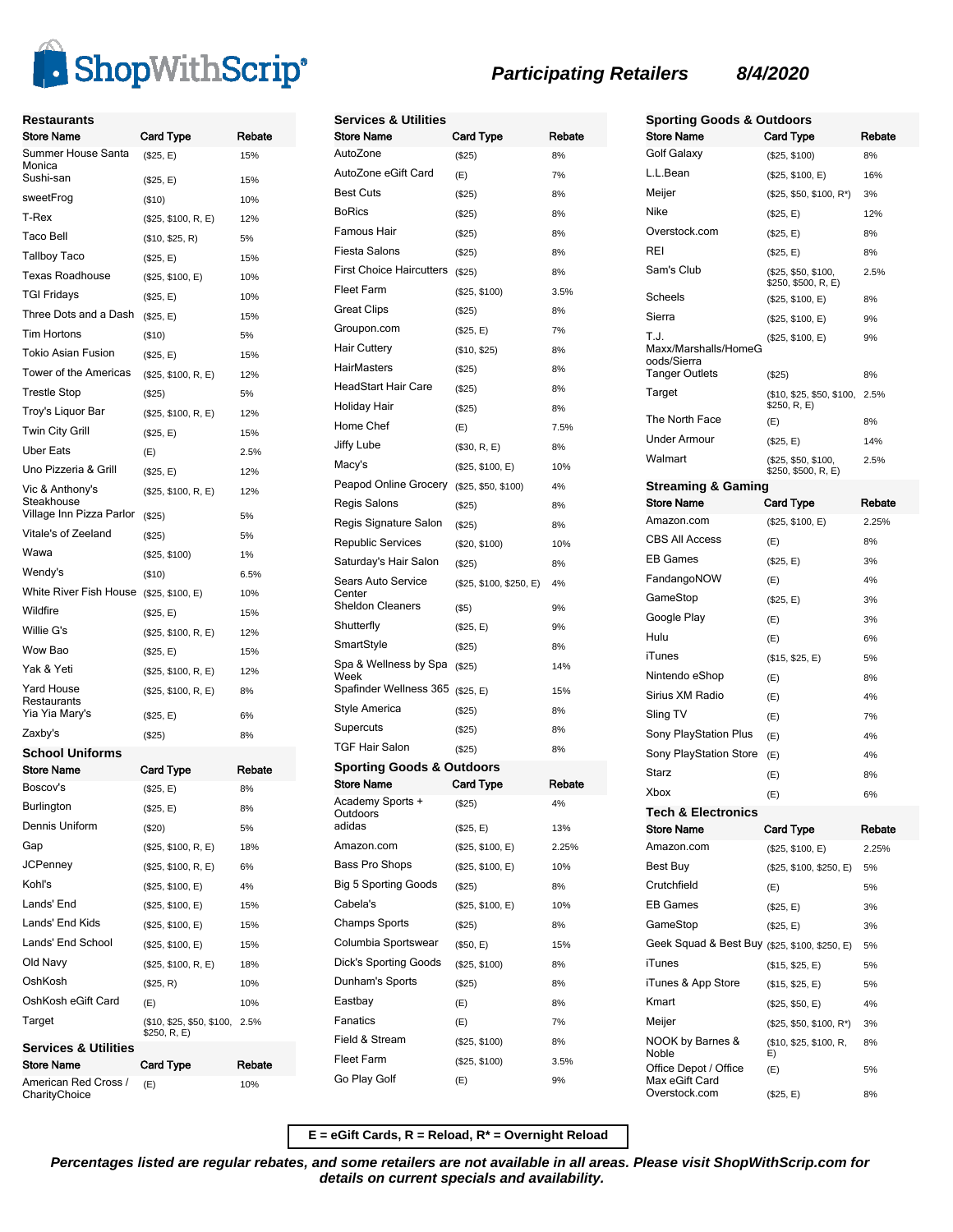

| <b>Tech &amp; Electronics</b>              |                                            |        |
|--------------------------------------------|--------------------------------------------|--------|
| <b>Store Name</b>                          | Card Type                                  | Rebate |
| Sam's Club                                 | (\$25, \$50, \$100,<br>\$250, \$500, R, E) | 2.5%   |
| Sears                                      | (\$25, \$100, \$250, E)                    | 4%     |
| Sony PlayStation Plus                      | (E)                                        | 4%     |
| <b>Sony PlayStation Store</b>              | (E)                                        | 4%     |
| Staples                                    | (\$25, \$100, E)                           | 5%     |
| Tanger Outlets                             | $($ \$25)                                  | 8%     |
| Target                                     | (\$10, \$25, \$50, \$100,<br>\$250, R, E)  | 2.5%   |
| Walmart                                    | (\$25, \$50, \$100,<br>\$250, \$500, R, E) | 2.5%   |
| Xbox                                       | (E)                                        | 6%     |
| Toys & Hobbies                             |                                            |        |
| <b>Store Name</b>                          | Card Type                                  | Rebate |
| Academy Sports +<br>Outdoors<br>Amazon.com | (\$25)                                     | 4%     |
| American Girl                              | (\$25, \$100, E)                           | 2.25%  |
| Barnes & Noble                             | (\$25, \$100)                              | 9%     |
|                                            | (\$10, \$25, \$100, R,<br>E)               | 8%     |
| Bass Pro Shops                             | (\$25, \$100, E)                           | 10%    |
| Belk                                       | (\$25, \$100, E)                           | 10%    |
| Best Buy                                   | (\$25, \$100, \$250, E)                    | 5%     |
| <b>Big 5 Sporting Goods</b>                | (\$25)                                     | 8%     |
| Boscov's                                   | (\$25, E)                                  | 8%     |
| Build-A-Bear Workshop                      | (\$25, E)                                  | 8%     |
| buybuyBABY                                 | (\$25, \$100, E)                           | 8%     |
| Cabela's                                   | (\$25, \$100, E)                           | 10%    |
| Dick's Sporting Goods                      | (\$25, \$100)                              | 8%     |
| Disney                                     | (\$25, \$100, \$1000, E)                   | 4%     |
| Dunham's Sports                            | (\$25)                                     | 8%     |
| <b>EB Games</b>                            | (\$25, E)                                  | 3%     |
| Field & Stream                             | (\$25, \$100)                              | 8%     |
| GameStop                                   | (\$25, E)                                  | 3%     |
| Go Play Golf                               | (E)                                        | 9%     |
| Golf Galaxy                                | (\$25, \$100)                              | 8%     |
| Google Play                                | (E)                                        | 3%     |
| Guitar Center                              | (\$25, E)                                  | 4%     |
| Hallmark                                   | (\$25, R, E)                               | 6%     |
| Harley-Davidson®                           | $($ \$50)                                  | 3%     |
| iTunes & App Store                         | (\$15, \$25, E)                            | 5%     |
| Jo-Ann Fabric and Craft (\$25)<br>Stores   |                                            | 6%     |
| Kmart                                      | (\$25, \$50, E)                            | 4%     |
| Meijer                                     | (\$25, \$50, \$100, R*)                    | 3%     |
| Michaels                                   | $(\$25)$                                   | 4%     |
| NOOK by Barnes &<br>Noble                  | (\$10, \$25, \$100, R,<br>E)               | 8%     |
| Overstock.com                              | (\$25, E)                                  | 8%     |
| REI                                        | (\$25, E)                                  | 8%     |
| Sam's Club                                 | (\$25, \$50, \$100,<br>\$250, \$500, R, E) | 2.5%   |
| Scheels                                    | (\$25, \$100, E)                           | 8%     |
| Shutterfly                                 | (\$25, E)                                  | 9%     |

| <b>Toys &amp; Hobbies</b>               |                                            |          |
|-----------------------------------------|--------------------------------------------|----------|
| <b>Store Name</b>                       | Card Type                                  | Rebate   |
| <b>Tanger Outlets</b>                   | $(\$25)$                                   | 8%       |
| Target                                  | (\$10, \$25, \$50, \$100,<br>\$250, R, E)  | 2.5%     |
| Walmart                                 | (\$25, \$50, \$100,<br>\$250, \$500, R, E) | 2.5%     |
| Xbox                                    | (E)                                        | 6%       |
| Travel<br><b>Store Name</b>             | Card Type                                  | Rebate   |
| <b>AC Hotels by Marriott</b>            | (\$100, E)                                 | 6%       |
| Airbnb                                  | (E)                                        | 5%       |
| <b>Aloft Hotels</b>                     | (\$100, E)                                 | 6%       |
| American Airlines                       | (E)                                        | 6%       |
| <b>Ascend Collection Hotel</b>          | (\$50, \$100, R)                           | $3 - 4%$ |
| Autograph Collection<br>Hotels          | (\$100, E)                                 | 6%       |
| Bass Pro Shops                          | (\$25, \$100, E)                           | 10%      |
| <b>Best Western</b><br>International    | (\$25, \$100)                              | 12%      |
| Big Cedar Lodge                         | (\$25, \$100, E)                           | 10%      |
| <b>Big Cypress Lodge</b>                | (\$25, \$100, E)                           | 10%      |
| Boardwalk Inn                           | (\$25, \$100, R, E)                        | 12%      |
| <b>Budget Car Rental</b>                | (\$50)                                     | 8%       |
| Cambria Hotels                          | (\$50, \$100, R)                           | $3 - 4%$ |
| Canopy by Hilton                        | (\$100, \$500)                             | 2%       |
| Carnival Cruise Lines                   | (\$100, \$500, E)                          | 8%       |
| <b>Celebrity Cruise Lines</b>           | (E)                                        | 9%       |
| <b>Choice Hotels</b>                    | (\$50, \$100, R)                           | $3 - 4%$ |
| <b>Clarion Hotels</b>                   | (\$50, \$100, R)                           | $3 - 4%$ |
| Comfort Inn                             | (\$50, \$100, R)                           | $3 - 4%$ |
| <b>Comfort Suites</b>                   | (\$50, \$100, R)                           | $3 - 4%$ |
| Conrad Hotels &                         | (\$100, \$500)                             | 2%       |
| Resorts<br>Courtyard by Marriott        | (\$100, E)                                 | 6%       |
| Delta Air Lines                         | (\$250, \$1000, E)                         | 4%       |
| Delta Hotels by Marriott                | (\$100, E)                                 | 6%       |
| Design Hotels                           | (\$100, E)                                 | 6%       |
| Disney                                  | (\$25, \$100, \$1000, E)                   | 4%       |
| Double Tree By Hilton                   | (\$100, \$500)                             | 2%       |
| Econo Lodge                             | (\$50, \$100, R)                           | $3 - 4%$ |
| Edition                                 | (\$100, E)                                 | 6%       |
| Element by Westin                       | (\$100, E)                                 | 6%       |
| <b>Embassy Suites by</b><br>Hilton      | (\$100, \$500)                             | 2%       |
| <b>Fairfield by Marriott</b>            | (\$100, E)                                 | 6%       |
| <b>Fairmont Hotels</b>                  | (\$100)                                    | 9%       |
| Four Points by Sheraton (\$100, E)      |                                            | 6%       |
| Gaylord Hotels                          | (\$100, E)                                 | 6%       |
| Global Hotel Card<br>powered by Expedia | (E)                                        | 10%      |
| Golden Nugget                           | (\$25, \$100, R, E)                        | 12%      |
| Groupon.com                             | (\$25, E)                                  | 7%       |
| Hampton by Hilton                       | (\$100, \$500)                             | 2%       |
| Hilton                                  | (\$100, \$500)                             | 2%       |
| Hilton Garden Inn                       | (\$100, \$500)                             | 2%       |

| Travel<br><b>Store Name</b>                               | Card Type                         | Rebate         |  |
|-----------------------------------------------------------|-----------------------------------|----------------|--|
| <b>Hilton Grand Vacations</b>                             | (\$100, \$500)                    | 2%             |  |
| Holiday Inn on the<br>Beach-Galveston, TX                 | (\$25, \$100, R, E)               | 12%            |  |
| <b>Holland America Line</b>                               | (\$100, \$500, E)                 | 6%             |  |
| Home 2 Suites by Hilton (\$100, \$500)                    |                                   | 2%             |  |
| Homewood Suites by<br>Hilton<br>Hotels.com                | (\$100, \$500)                    | 2%<br>6%       |  |
| <b>JW Marriott</b>                                        | (\$100, \$250, E)                 |                |  |
|                                                           | (\$100, E)                        | 6%             |  |
| Landry's Hilton<br>Galveston Island Resort<br>Le Meridien | (\$25, \$100, R, E)<br>(\$100, E) | 12%<br>6%      |  |
| <b>Mainstay Suites</b>                                    | (\$50, \$100, R)                  | $3 - 4%$       |  |
| Marcus Hotels &                                           |                                   |                |  |
| Resorts<br><b>Marriott Executive</b>                      | (\$25, \$100, R, E)<br>(\$100, E) | 8%<br>6%       |  |
| Apartments<br>Marriott Hotels &                           | (\$100, E)                        | 6%             |  |
| Resorts<br><b>Marriott Vacation Club</b>                  | (\$100, E)                        | 6%             |  |
| Moxy Hotels                                               | (\$100, E)                        | 6%             |  |
| <b>Princess Cruises</b>                                   | (\$100, \$500, E)                 | 6%             |  |
| Protea Hotels by                                          |                                   |                |  |
| Marriott<br><b>Quality Inn</b>                            | (\$100, E)<br>(\$50, \$100, R)    | 6%<br>$3 - 4%$ |  |
| Renaissance Hotels                                        | (\$100, E)                        | 6%             |  |
| Residence Inn by                                          |                                   | 6%             |  |
| Marriott<br>Rodeway Inn                                   | (\$100, E)<br>(\$50, \$100, R)    | $3 - 4%$       |  |
| Royal Caribbean                                           | (E)                               | 13%            |  |
| San Luis Resort                                           | (\$25, \$100, R, E)               | 12%            |  |
| Sheraton Hotels &                                         | (\$100, E)                        | 6%             |  |
| Resorts<br>Sleep Inn                                      | (\$50, \$100, R)                  | $3 - 4%$       |  |
| <b>Southwest Airlines</b>                                 | (\$250, E)                        | 4%             |  |
| Spafinder Wellness 365 (\$25, E)                          |                                   | 15%            |  |
| SpringHill Suites by<br>Marriott                          | (\$100, E)                        | 6%             |  |
| St. Regis Hotels &                                        | (\$100, E)                        | 6%             |  |
| Resorts<br>Suburban Extended<br>Stay Hotel                | (\$50, \$100, R)                  | $3 - 4%$       |  |
| The Luxury Collection                                     | (\$100, E)                        | 6%             |  |
| The Ritz Carlton                                          | (\$100, E)                        | 6%             |  |
| TownePlace Suites by<br>Marriott                          | (\$100, E)                        | 6%             |  |
| Tribute Portfolio                                         | (\$100, E)                        | 6%             |  |
| Tru by Hilton                                             | (\$100, \$500)                    | 2%             |  |
| Uber                                                      | (E)                               | 2.5%           |  |
| W Hotels Worldwide                                        | (\$100, E)                        | 6%             |  |
| Waldorf Astoria Hotels<br>& Resorts                       | (\$100, \$500)                    | 2%             |  |
| Westin Hotels & Resorts (\$100, E)                        |                                   | 6%             |  |
| Westin Houston<br>Downtown                                | (\$25, \$100, R, E)               | 12%            |  |
| Yogi Bear's Jellystone<br>Park Camp Resorts               | (E)                               | 10%            |  |
| Universal Prepaid Cards                                   |                                   |                |  |
| <b>Store Name</b>                                         | Card Type                         | Rebate         |  |
| American Express Gift<br>Card - No Activation<br>Fee      | (\$25, \$100, \$200)              | 1.25%          |  |

**E = eGift Cards, R = Reload, R\* = Overnight Reload**